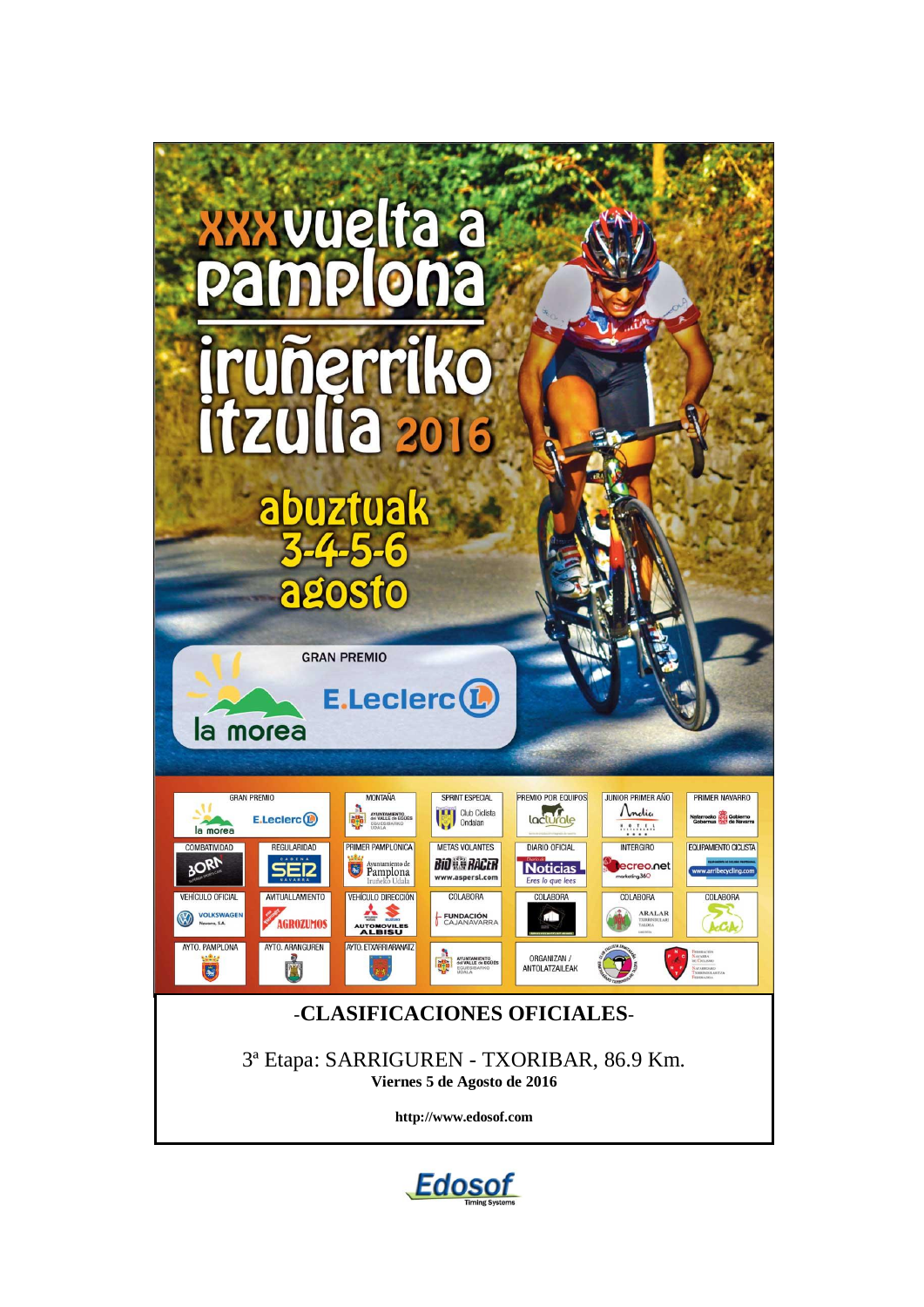5º 134 ARBIZU, Gorka ERM a 02:13 |

#### **Organiza.: C.C. ERMITAGAÑA -RESUMEN CLASIFICACIONES 3ª-Etapa Fecha..: 05/08/16 SARRIGUREN - ALTO DE TXORIBAR 86.90-Kms Media..: 39,440-K/h**

#### **CLASIFICACION** 1º 218 LAZKANO, Oier IAR 2:12:12 |  $2^{\circ}$  187 BAZAN, Oscar  $2^{\circ}$  ECO a 05 |<br> $3^{\circ}$  116 GRAVAI OS Arturo  $ABF = a$  19 | 3º 116 GRAVALOS, Arturo ASE a 19 | 4° 38 HERVAS, Pol TRE a 33 |<br>5° 147 AZPARREN. Xabier Mikel DON a 01:04 | 5º 147 AZPARREN, Xabier Mikel DON a 01:04 | 6º 186 CASTEL, German ECO a 01:07 | 7º 15 MOSES, Alfie HMT a 01:10 | 8<sup>°</sup> 8 DONOVAN, Mark BES a 01:13 |<br>9<sup>°</sup> 74 PEREZ-LANDA, Eduardo SSA a 01:15 | 9<sup>o</sup> 74 PEREZ-LANDA, Eduardo SSA a 01:15 | 9<sup>o</sup><br>10<sup>o</sup> 2 LOPEZ, Jordi HUE a 01:19 | 10<sup>o</sup> 10º 2 LOPEZ, Jordi HUE a 01:19 | 11° 18 WILLIAMSON, Max <br>
12° 88 RODES, Eduardo <br>
12° 112° 112° 12° 88 RODES, Eduardo MOL a 01:23 | 12°<br>13° 17 REDFEARN Elliot HMT a 01:29 | 13° 13º 17 REDFEARN, Elliot HMT a 01:29 | 14<sup>°</sup> CURTO, Edgar **EST** a 15<sup>°</sup> 3 JAIME, Alex HUE a 01:35 | 15<sup>°</sup> **GENERAL INDIVIDUAL** 1º 18 WILLIAMSON, Max HMT 06:36:18  $2^{\circ}$  187 BAZAN, Oscar ECO a 40<br> $3^{\circ}$  116 GRAVALOS Arturo ASE a 52 3<sup>o</sup> 116 GRAVALOS, Arturo ASE a 52<br>4<sup>o</sup> 45 VULCAN Denis M. BSE a 01:10 4<sup>°</sup> 45 VULCAN, Denis M. ESE a 01:10<br>5<sup>°</sup> 80 GIL Sergio COV a 01:18 5<sup>o</sup> 80 GIL, Sergio COV a<br>6<sup>o</sup> 112 ARAIZ, Sergio Nesto GAL a 6º 112 ARAIZ, Sergio Nesto GAL a 01:18 7º 122 GARIKANO, Luis Mari ORI a 01:30 8<sup>o</sup> 8 DONOVAN, Mark BES a 01:37<br>
9<sup>o</sup> 186 CASTEL, German BCO a 01:42 9º 186 CASTEL, German ECO a 01:42 AZPARREN, Xabier Mikel DON a 17 REDFEARN, Elliot HMT a 01:53<br>2 LOPEZ Jordi HIJE a 01:54 12º 2 LOPEZ, Jordi HUE a 01:54 138 RODES, Eduardo 1:58<br>
135 CURTO, Edgar 1987 EST a 02:06 14<sup>°</sup> CURTO, Edgar EST a 3 JAIME, Alex HUE a 02:10 **EQUIPOS DE LA ETAPA** 1º ECOTISA GOERNA MAPEI ECO 06:40:29<br>2º HMT JLT CONDOR HMT a 08 2º HMT JLT CONDOR HMT a 08 | 3<sup>°</sup> HUESCA LA MAGIA HUE a 49 |<br>4° ASESORES DE NAVARRA ASE a 51 | 4º ASESORES DE NAVARRA ASE a 51 |<br>5º S. SANCHEZ - MMR ACADEMYSSA a 58 | S. SANCHEZ - MMR ACADEMYSSA a 58 | **GENERAL EQUIPOS** 1º HMT JLT CONDOR HMT 19:52:32<br>2º HUESCA LA MAGIA HUE a 02:49 HUESCA LA MAGIA PHUE a 3<sup>°</sup> ASESORES DE NAVARRA ASE a 02:49<br>4<sup>°</sup> TRANS-LUJAN - MOLLET MOL a 03:38 4° TRANS-LUJAN - MOLLET MOL a 03:38<br>5° TREK - PRAMAC - SANT BOI TRE a 03:51 TREK - PRAMAC - SANT BOI TRE a **GENERAL REGULARIDAD** 1º 18 WILLIAMSON, Max HMT 39-Ptos. | 2º 186 CASTEL, German ECO 30-Ptos. | 3<sup>°</sup> 17 REDFEARN, Elliot HMT 28-Ptos.<br>
4° 8 DONOVAN Mark BES 28-Ptos. 8 DONOVAN, Mark BES 28-Ptos. 5º 122 GARIKANO, Luis Mari ORI 27-Ptos. **GENERAL MONTAÑA** 1º 17 REDFEARN, Elliot HMT 16-Ptos.<br>2º 218 LAZKANO Oier 14R 14-Ptos. 2º 218 LAZKANO, Oier IAR 14-Ptos. 3º 187 BAZAN, Oscar ECO 12-Ptos. 4° 8 DONOVAN, Mark<br>5° 116 GRAVALOS, Artur GRAVALOS, Arturo ASE 7-Ptos. **GENERAL METAS VOLANTES** 1º 218 LAZKANO, Oier JAR 5-Ptos.<br>
2º 80 GIL Sergio COV 4-Ptos. 80 GIL, Sergio 3<sup>°</sup> 38 HERVAS, Pol TRE 3-Ptos. 4<sup>o</sup> 8 DONOVAN, Mark BES 2-Ptos.<br>
5<sup>o</sup> 112 ARAIZ Sergio Nesto GAI 1-Ptos. 112 ARAIZ, Sergio Nesto GAL **GENERAL S. ESPECIALES** 1º 8 DONOVAN, Mark BES 3-Ptos.<br>
2º 38 HERVAS, Pol TRE 2-Ptos. 38 HERVAS Pol 3º 157 ALVAREZ, Rodrigo ART 1-Ptos. **GENERAL INTERGIRO** 1º 17 REDFEARN, Elliot HMT 4-Ptos.<br>
2º 116 GRAVALOS Arturo ASE 3-Ptos. GRAVALOS, Arturo ASE 3-Ptos. 3º 49 MONTORO, Mikel ESE 3-Ptos. | 4 8 DONOVAN, Mark BES 2-Ptos.<br>18 LAZKANO. Oier 1AR 2-Ptos. 5º 218 LAZKANO, Oier IAR 2-Ptos. | **GENERAL JUNIOR 1º AÑO** 1º 187 BAZAN, Oscar ECO 06:36:58 VULCAN, Denis M. ESE a 3<sup>°</sup> 8 DONOVAN, Mark BES a 57<br>4<sup>°</sup> 147 AZPARREN Xabier Mikel DON a 01:02 4º 147 AZPARREN, Xabier Mikel DON a 01:02 35 CURTO, Edgar EST a **GRAL 1º NAVARRO**  $1^{\circ}$  112 ARAIZ, Sergio Nesto GAL 06:37:36<br>  $2^{\circ}$  94 LOZANO Juan E TAE a 01:00  $2^{\circ}$  94 LOZANO, Juan E. TAF a 01:00<br> $3^{\circ}$  104 ETXEBERRIA Asier BUR a 01:21 3º 104 ETXEBERRIA, Asier BUR a 01:21 | OTAOLA, Joseba ASE a 01:29 | **GENERAL 1º PAMPLONICA** 1° 94 LOZANO, Juan E. TAF 06:38:36<br>
2° 104 ETXEBERRIA Asier BUR a 21 2<sup>o</sup> 104 ETXEBERRIA, Asier BUR a 21<br>3<sup>o</sup> 134 ARBIZU. Gorka ERM a 01:13 3º 134 ARBIZU, Gorka ERM a 01:13 AZCONA, Miguel

5º 132 IBAÑEZ, Jon ARJ a 14:06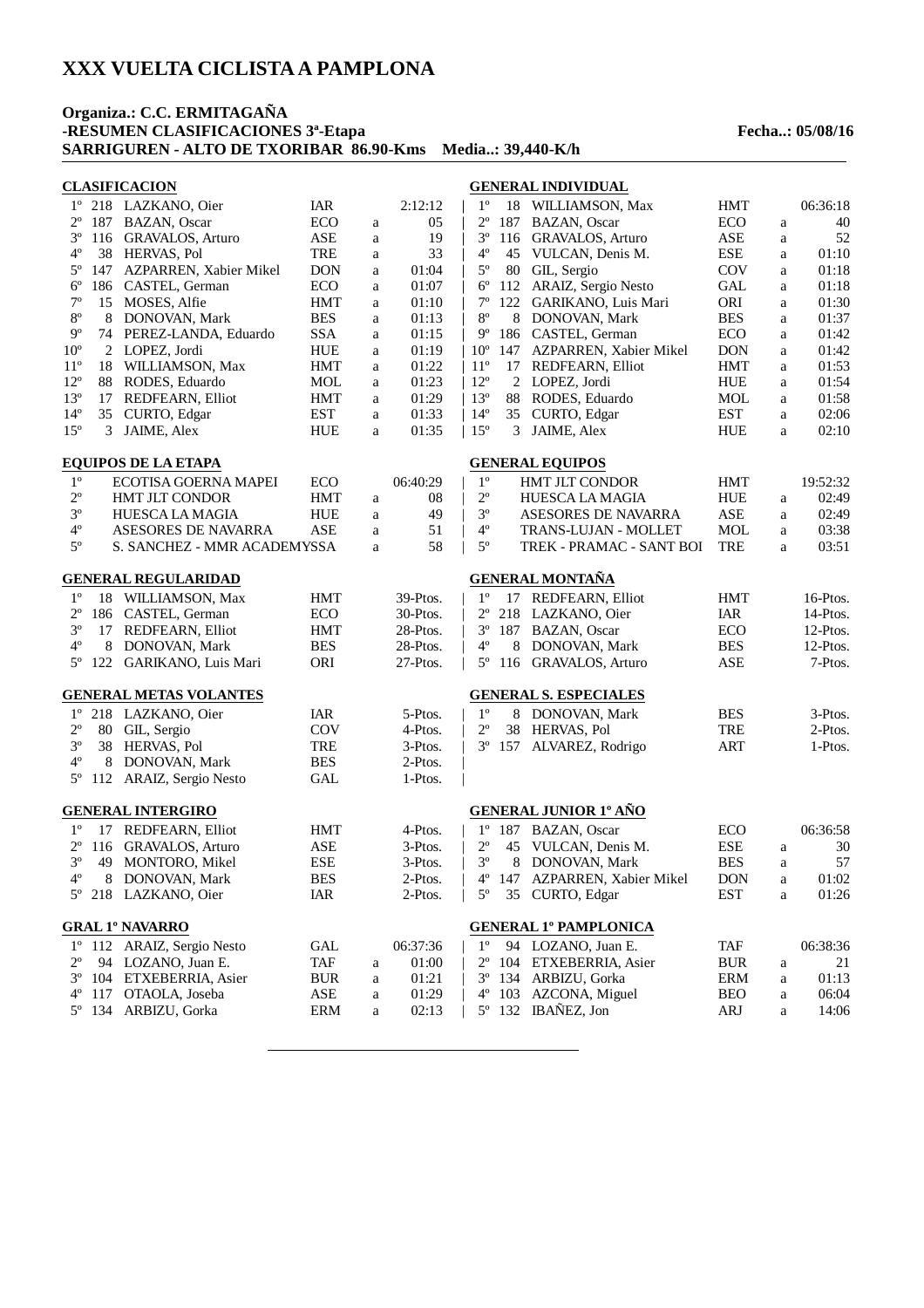# **Organiza.: C.C. ERMITAGAÑA**

**CLASIFICACION** <sup>3ª</sup> Etapa<br> **SARRIGUREN** - ALTO DE TXORIBAR, 86.90-Kms Media..: 39,440-K/h Pag.Eta..: 1 **SARRIGUREN - ALTO DE TXORIBAR, 86.90-Kms Media..: 39,440-K/h** 

|    |              |                | Pto. Dor. Nac-Codigo Uci Nombre |                            |                 | Cat Equipo<br>_____________                        |              | hh:mm:ss |
|----|--------------|----------------|---------------------------------|----------------------------|-----------------|----------------------------------------------------|--------------|----------|
|    | $1^{\circ}$  | 218            | ESP19991107                     | LAZKANO, Oier              |                 | JU1 INTERSPORT ARALAR                              |              | 02:12:12 |
|    | $2^{\circ}$  | 187            | ARG19990910                     | BAZAN, Oscar               |                 | JU1 ECOTISA GOERNA MAPEI                           | a            | 05       |
|    | $3^{\circ}$  | 116            | ESP19980302                     | <b>GRAVALOS, Arturo</b>    |                 | JU2 ASESORES DE NAVARRA                            | a            | 19       |
|    | $4^{\circ}$  | 38             | ESP19980812                     | HERVAS, Pol                | JU2             | TREK - PRAMAC - SANT BOI                           | a            | 33       |
|    | $5^{\circ}$  | 147            | ESP19991125                     | AZPARREN, Xabier Mikel JU1 |                 | DONOSTI - V. ALVARO-SILAM                          | a            | 01:04    |
|    | $6^{\circ}$  | 186            | ESP19980410                     | CASTEL, German             |                 | JU2 ECOTISA GOERNA MAPEI                           | a            | 01:07    |
|    | $7^{\circ}$  | 15             | GBR19980303                     | MOSES, Alfie               |                 | <b>JU2 HMT JLT CONDOR</b>                          | a            | 01:10    |
|    | $8^{\circ}$  | $\,8\,$        | GBR19990403                     | DONOVAN, Mark              | JU1             | <b>BESTE ALDE - LA TOSTADORA</b>                   | a            | 01:13    |
|    | $9^{\circ}$  | 74             | ESP19980501                     | PEREZ-LANDA, Eduardo       | JU <sub>2</sub> | S. SANCHEZ - MMR ACADEMY                           | a            | 01:15    |
|    | $10^{\circ}$ | $\overline{2}$ | ESP19980814                     | LOPEZ, Jordi               | JU2             | <b>HUESCA LA MAGIA</b>                             | $\mathbf{a}$ | 01:19    |
|    | $11^{\circ}$ | 18             | GBR19980823                     | WILLIAMSON, Max            |                 | <b>JU2 HMT JLT CONDOR</b>                          | a            | 01:22    |
|    | $12^{\circ}$ | 88             | ESP19980408                     | RODES, Eduardo             | JU <sub>2</sub> | TRANS-LUJAN - MOLLET                               | a            | 01:23    |
|    | $13^{\circ}$ | 17             | GBR19980427                     | REDFEARN, Elliot           |                 | JU2 HMT JLT CONDOR                                 | a            | 01:29    |
|    | $14^{\circ}$ | 35             | ESP19990628                     | CURTO, Edgar               | JU1             | <b>GRUP ESPORTIU ESTEVE</b>                        | a            | 01:33    |
|    | $15^{\circ}$ | 3              | ESP19980929                     | JAIME, Alex                |                 | JU2 HUESCA LA MAGIA                                | a            | 01:35    |
|    | $16^{\circ}$ | 181            | ESP19980927                     | AMONARRIZ, Ander           |                 | JU2 AMPO                                           | a            | 01:35    |
|    | $17^{\circ}$ | 45             | ROU19990818                     | VULCAN, Denis M.           |                 | JU1 ESETEC - MELIÁ - ALIFOREST                     | a            | 01:35    |
|    | $18^{\circ}$ | 153            | ESP19980830                     | BOCIGAS, Fernando          |                 | JU2 ARTEPREF - CC ARANDINO                         | a            | 01:38    |
|    | $19^{\circ}$ | 193            | ESP19981113                     | VELAZQUEZ, Pablo           |                 | <b>JU2 VICTOR SASTRE</b>                           | a            | 01:40    |
| np | $20^{\circ}$ | 94             | COL19981030                     | LOZANO, Juan E.            | JU <sub>2</sub> | <b>TAFALLES EL CASERIO</b>                         | a            | 01:43    |
| n  | $21^{\circ}$ | 112            | ESP19980429                     | ARAIZ, Sergio Nesto        | JU <sub>2</sub> | <b>COMBUSTIBLES GALDEANO</b>                       | a            | 01:43    |
|    | $22^{\circ}$ | 26             | ESP19980917                     | MURGIONDO, Xabier          | JU2             | ALOÑA MENDI - ULMA                                 | a            | 01:43    |
|    | $23^{\circ}$ | 219            | ESP19980706                     | <b>MARTINEZ, Eneko</b>     |                 | <b>JU2 INTERSPORT ARALAR</b>                       | a            | 01:43    |
|    | $24^{\circ}$ | 80             | ESP19980317                     | GIL, Sergio                |                 | JU2 COVES DE SANT JOSEP                            | a            | 01:43    |
|    | $25^{\circ}$ | 36             | ESP19991031                     | GARCIA, Guillem            | JU1             | <b>GRUP ESPORTIU ESTEVE</b>                        | a            | 01:48    |
|    | $26^{\circ}$ | 23             | SUI19990114                     | ALBASINI, James            | JU1             | DQAGRO.ES - LA PERLA NEGRA                         | a            | 01:48    |
|    | $27^{\circ}$ | 77             | ESP19981128                     | HERNAIZ, Vicente           |                 | JU2 S. SANCHEZ - MMR ACADEMY                       | a            | 01:48    |
|    | $28^{\circ}$ | 79             | ESP19991127                     | SEGOVIA, Yago              | JU1             | S. SANCHEZ - MMR ACADEMY                           | a            | 01:48    |
|    | $29^{\circ}$ | $\mathbf{1}$   | ESP19980418                     | ADRIA, Roger               |                 | JU2 HUESCA LA MAGIA                                | a            | 01:48    |
|    | $30^{\circ}$ | 91             | ESP19991130                     | MARTELL, Ivan              | JU1             | TRANS-LUJAN - MOLLET                               | a            | 01:51    |
|    | $31^{\circ}$ | 149            | ESP19980318                     | ETXARRI, Iñigo             | JU <sub>2</sub> | DONOSTI - V. ALVARO-SILAM                          | a            | 01:53    |
|    | $32^{\circ}$ | 66             | FRA19980926                     | <b>IDRAC, Louis</b>        | JU2             | <b>CULTURE VELO - LECLERC</b>                      | a            | 01:53    |
|    | $33^{\circ}$ | 122            | ESP19980418                     | GARIKANO, Luis Mari        | JU2             | ORIAKO LIMOUSIN                                    | a            | 01:55    |
|    | $34^{\circ}$ | 39             | ESP19981218                     | FIGUERAS, Marc             | JU <sub>2</sub> | TREK - PRAMAC - SANT BOI                           | a            | 01:58    |
|    | $35^{\circ}$ | 124            | ESP19990612                     | IRIBAR, Unai               | JU1             | ORIAKO LIMOUSIN                                    | $\mathbf{a}$ | 02:01    |
|    | $36^{\circ}$ | 104            | ESP20000909                     | ETXEBERRIA, Asier          |                 | JU1 BURUNDA QUESOS ALBENIZ                         |              | 02:04    |
| np | $37^{\circ}$ | 16             | GBR19990424                     | MEW JENSEN, Georg          |                 | JU1 HMT JLT CONDOR                                 | а<br>a       | 02:05    |
|    | $38^{\circ}$ | 195            | ESP19990418                     | <b>BLANCO</b> , Carlos     | JU1             | <b>VICTOR SASTRE</b>                               | a            | 02:06    |
|    | $39^\circ$   | 154            | ESP19980226                     | MIRANDA, Francisco         |                 | JU2 ARTEPREF - CC ARANDINO                         | a            | 02:06    |
|    | $40^{\circ}$ | 197            | ESP19991211                     | DIAZ, Ramon                |                 | <b>JU1 VICTOR SASTRE</b>                           | a            | 02:11    |
|    | $41^{\circ}$ | 117            | ESP19990421                     | OTAOLA, Joseba             | JU1             | ASESORES DE NAVARRA                                |              | 02:12    |
| n  | $42^{\circ}$ | 121            | ESP19980306                     | GOMEZ, Josue               |                 | JU2 ASESORES DE NAVARRA                            | a            | 02:13    |
|    | $43^{\circ}$ | 70             | FRA19991026                     | PELLETRAT, Jon             |                 | JU1 AVIRON BAYONNAIS                               | a            | 02:13    |
|    | $44^{\circ}$ | 134            | ESP19981031                     | ARBIZU, Gorka              |                 | JU2 CC ERMITAGAÑA - LIZARTE                        | a            | 02:13    |
| np | $45^{\circ}$ | 6              | ESP19991118                     | ROTA, Raul                 |                 | JU1 HUESCA LA MAGIA                                | a            | 02:13    |
|    | $46^{\circ}$ | $\overline{4}$ |                                 |                            |                 |                                                    | a            |          |
|    | $47^{\circ}$ |                | ESP19980330<br>ESP19980607      | RUIZ, Alex                 |                 | JU2 HUESCA LA MAGIA<br>JU2 CC ERMITAGAÑA - LIZARTE | a            | 02:17    |
| np | $48^{\circ}$ | 136            |                                 | <b>BARRIONUEVO, Ivan</b>   |                 |                                                    | a            | 02:20    |
|    | $49^{\circ}$ | 150            | ESP19990519                     | SARASOLA, Jokin            | JU1             | DONOSTI - V. ALVARO-SILAM                          | a            | 02:22    |
|    |              | 71             | FRA19980502                     | FOULON, Dorian             |                 | <b>JU2 AVIRON BAYONNAIS</b>                        | a            | 02:22    |
|    | $50^{\circ}$ | 37             | ESP19980616                     | <b>MARTORELL, Erik</b>     |                 | JU2 GRUP ESPORTIU ESTEVE                           | $\rm{a}$     | 02:25    |
|    | $51^{\circ}$ | 200            | MEX19981127                     | LOPEZ, Ronaldo E.          |                 | JU2 LAGUNTASUNA - AUGAR                            | $\rm{a}$     | 02:28    |
|    | $52^{\circ}$ | 43             | ESP19981105                     | MIQUEL, Eric               |                 | JU2 TREK - PRAMAC - SANT BOI                       | a            | 02:30    |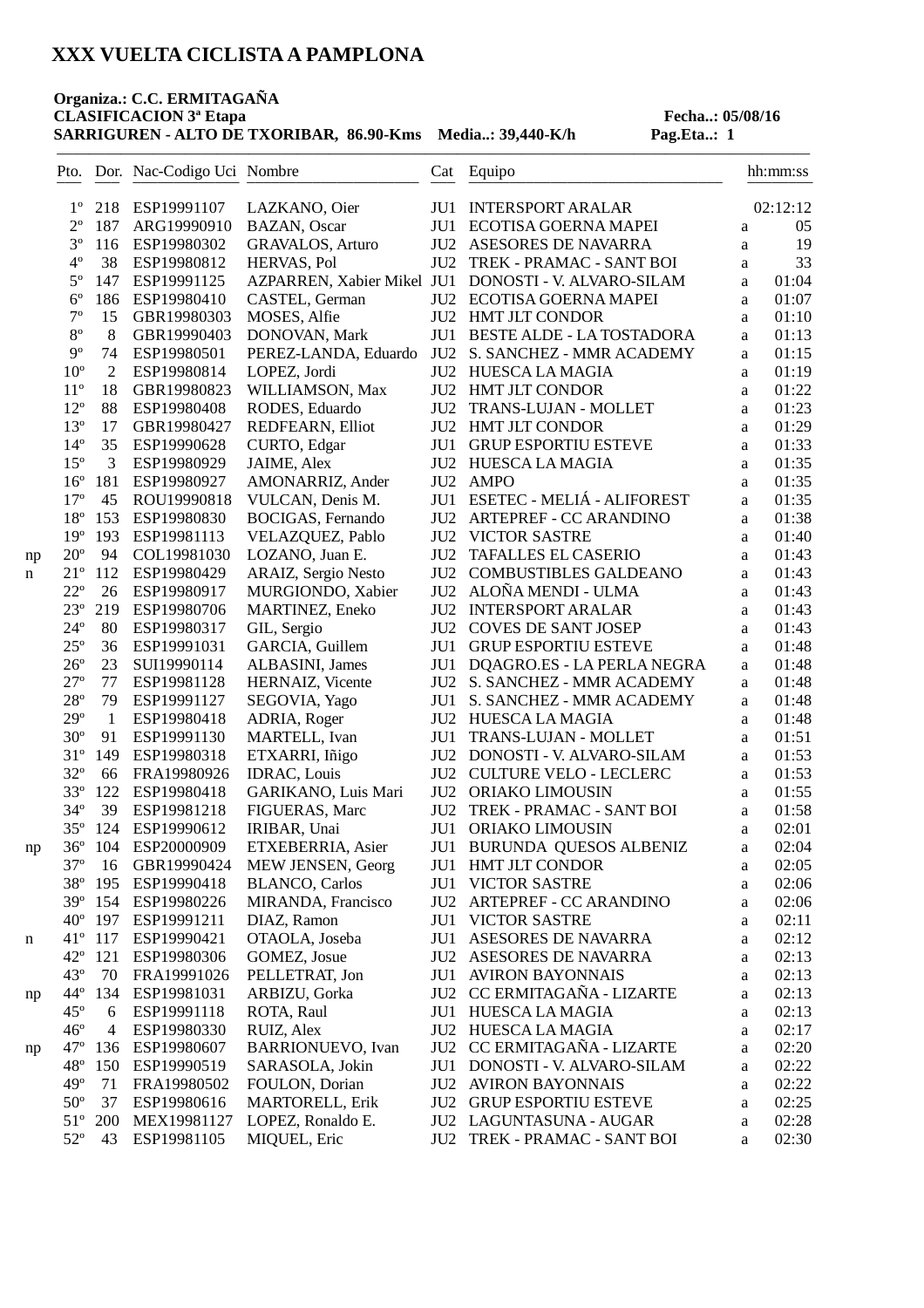|    |                   |         | Pto. Dor. Nac-Codigo Uci Nombre |                             |                 | Cat Equipo                       |        | hh:mm:ss |
|----|-------------------|---------|---------------------------------|-----------------------------|-----------------|----------------------------------|--------|----------|
|    | $53^{\circ}$      | 62      | FRA19990915                     | CUEST, Fabien               | JU1             | <b>CULTURE VELO - LECLERC</b>    | a      | 02:32    |
|    | $54^\circ$        | 146     | ESP19991019                     | ALKORTA, Manex              |                 | JU1 DONOSTI - V. ALVARO-SILAM    | a      | 02:32    |
|    | $55^{\circ}$      | 64      | FRA19990314                     | SALLES, Corentin            | JU1             | <b>CULTURE VELO - LECLERC</b>    | a      | 02:34    |
| n  | $56^{\circ}$      | 115     | ESP19990105                     | MUGICA, Miguel              | JU1             | COMBUSTIBLES GALDEANO            | a      | 02:34    |
|    | $57^{\circ}$      | 40      | ESP19980513                     | GUERRA, Marc                |                 | JU2 TREK - PRAMAC - SANT BOI     | a      | 02:34    |
|    | 58°               | 87      | ESP19980414                     | MELLADO, Daniel             | JU2             | TRANS-LUJAN - MOLLET             | a      | 02:34    |
| n  | 59°               | 118     | ESP19980604                     | SANGUESA, Raul              | JU <sub>2</sub> | ASESORES DE NAVARRA              | a      | 02:38    |
|    | $60^{\circ}$      | 53      | ESP19990803                     | LOPEZ, Andoni               | JU1             | ARABARRAK                        | a      | 02:38    |
|    | $61^{\circ}$      | 189     | ARG19990610                     | OMAR, Christian             | JU1             | ECOTISA GOERNA MAPEI             | a      | 02:41    |
|    | $62^{\circ}$      | 93      | ESP19990623                     | GASTON, Alfonso             | JU1             | <b>TAFALLES EL CASERIO</b>       | a      | 02:52    |
|    | $63^\circ$        | 119     | ESP19990319                     | TENA, Daniel                | JU1             | ASESORES DE NAVARRA              | a      | 02:54    |
|    | $64^\circ$        | 142     | FRA19981111                     | ARMIE, Vincent              |                 | JU2 IPARFRIO BURUNTZAZPI         | a      | 02:58    |
|    | $65^{\circ}$      | 171     | ESP19980320                     | ODRIOZOLA, Aitzol           |                 | <b>JU2 LAGUN ONAK ELKARTEA</b>   | a      | 03:07    |
|    | $66^{\rm o}$      | 76      | ESP19980722                     | BRUN, Richard               | JU2             | S. SANCHEZ - MMR ACADEMY         | a      | 03:11    |
|    | $67^\circ$        | 89      | ESP19981220                     | MERCADAL, Marçal            | JU2             | TRANS-LUJAN - MOLLET             | a      | 03:16    |
|    | $68^{\circ}$      | 59      | ESP19980128                     | RODRIGUEZ, Daniel           | JU2             | SEGURVITAL CUEVA CANDAMO         | a      | 03:28    |
|    | $69^\circ$        | 48      | ESP19981016                     | MONTESINOS, Joan            |                 | JU2 ESETEC - MELIÁ - ALIFOREST   | a      | 03:28    |
|    | $70^{\circ}$      | 157     | ESP19990824                     | ALVAREZ, Rodrigo            | JU1             | ARTEPREF - CC ARANDINO           | a      | 03:32    |
|    | $71^{\circ}$      | 55      | ESP19990130                     | RUIZ, Ibon                  | JU1             | ARABARRAK                        | a      | 03:35    |
| np | $72^{\circ}$      | 132     | ESP19990719                     | IBAÑEZ, Jon                 | JU1             | <b>ARANGUREN JUVENILES</b>       | a      | 03:44    |
|    | $73^{\circ}$      | 63      | FRA19990608                     | CALDESAIGUES, Robin         | JU1             | <b>CULTURE VELO - LECLERC</b>    | a      | 03:50    |
| np | $74^{\circ}$      | 100     | ESP19990224                     | ZABALZA, Iñigo              | JU1             | <b>BEOLA VILLAVES</b>            | a      | 03:56    |
|    | $75^{\circ}$      | 192     | ESP19980528                     | RODRIGUEZ, Daniel           |                 | <b>JU2 VICTOR SASTRE</b>         | a      | 04:01    |
| n  | $76^{\circ}$      | 106     | ESP19980430                     | MAIZA, Xabier               |                 | JU2 BURUNDA QUESOS ALBENIZ       | a      | 04:20    |
|    | $77^{\circ}$      | 199     | ESP19980822                     | ALTUNA, Aitor               |                 | JU2 LAGUNTASUNA - AUGAR          | a      | 04:20    |
| np | $78^{\circ}$      | 137     | ESP19981109                     | FERNANDEZ, Javier           |                 | JU2 CC ERMITAGAÑA - LIZARTE      | a      | 04:40    |
|    | 79°               | 69      | FRA19990324                     | DARTAYETTE, Patxi           |                 | <b>JU1 AVIRON BAYONNAIS</b>      | a      | 05:17    |
|    | $80^{\circ}$      | 68      | FRA19990323                     | ARRANO, Tom                 |                 | <b>JU1 AVIRON BAYONNAIS</b>      | a      | 05:22    |
|    | 81°               | 208     | ESP19990228                     | ALVAREZ, Imanol             | JU1             | <b>SASOIAN - GAN</b>             | a      | 05:52    |
|    | 82°               | 33      | ESP19980617                     | SURINYACH, Guillem          | JU2             | <b>GRUP ESPORTIU ESTEVE</b>      | a      | 05:54    |
| n  | 83°               | 92      | ESP19980621                     | JURIO, Javier               | JU2             | <b>TAFALLES EL CASERIO</b>       | a      | 06:05    |
|    | 84°               | 81      | ESP19980103                     | CEBRIA, Aleixandre          | JU2             | <b>COVES DE SANT JOSEP</b>       | a      | 06:14    |
|    | 85°               | 152     | ESP19980315                     | GOMEZ, Jorge Juan           | JU2             | ARTEPREF - CC ARANDINO           | a      | 06:27    |
|    | $86^{\circ}$      | 161     | ESP19991129                     | MORENO, Aner                | JU1             | MADIS HEGOTARRAK MENDIZ          | a      | 06:32    |
| np | $87^\circ$        | 101     | ESP19991217                     | LEGARDA, Julen              |                 | <b>JU1 BEOLA VILLAVES</b>        | a      | 06:35    |
| n  | $88^{\circ}$      | 105     | ESP19981101                     | <b>UNCILLA, Alex</b>        |                 | JU2 BURUNDA QUESOS ALBENIZ       | a      | 06:44    |
|    | 89°               | 84      | ESP19990110                     | PIERA, Angel                | JU1             | COVES DE SANT JOSEP              | a      | 06:46    |
| np | $90^{\circ}$      | 103     | ESP19990426                     | AZCONA, Miguel              | JU1             | <b>BEOLA VILLAVES</b>            | a      | 06:52    |
|    | $91^{\circ}$      | 123     | ESP19980827                     | ZURDO, Aitor                |                 | JU2 ORIAKO LIMOUSIN              | a      | 06:55    |
|    | $92^{\circ}$      | 180     | ESP19950905                     | ALONSO, Mikel               |                 | <b>AMPO</b>                      | a      | 07:00    |
|    | $93^\circ$        | 98      | ESP19980817                     | OSTIZ, Anthoni              |                 | <b>JU2 BEOLA VILLAVES</b>        | a      | 07:06    |
| np |                   | 94° 110 | ESP19981024                     | HOYOS, German               |                 | <b>JU2 COMBUSTIBLES GALDEANO</b> | a      | 07:08    |
|    | $95^\circ$        | 156     | ESP19981109                     | IBAÑEZ, Raul                |                 | JU2 ARTEPREF - CC ARANDINO       | a      | 07:10    |
|    | $96^{\circ}$      | 155     | ESP19991216                     | ALONSO, Rodrigo             |                 | JU1 ARTEPREF - CC ARANDINO       |        | 07:15    |
|    | $97^\circ$        | 135     | ESP19981220                     | BERMEJO, Ion                |                 | JU2 CC ERMITAGAÑA - LIZARTE      | a<br>a | 07:21    |
| np | $98^{\circ}$      | 196     | ESP19990514                     | GONZALEZ, Adrian            | JU1             | <b>VICTOR SASTRE</b>             | a      | 07:23    |
|    | 99°               | 14      | GBR19990729                     | WHITE, Charlie              | JU1             | HMT JLT CONDOR                   | a      | 07:26    |
|    | $100^\circ$       | 194     | ESP19990131                     | TEJERO, Jesus               | JU1             | <b>VICTOR SASTRE</b>             |        | 07:28    |
|    | $101^{\circ}$     | 47      | ESP19981117                     | GARCIA, Jose M <sup>a</sup> |                 | JU2 ESETEC - MELIÁ - ALIFOREST   | a      | 07:31    |
|    | $102^{\circ}$     | 46      | ESP19980809                     | MARTINEZ, Eduardo           |                 | JU2 ESETEC - MELIÁ - ALIFOREST   | a      | 07:32    |
|    | $103^{\circ}$ 111 |         | ESP19980203                     | DUEÑAS, Jorge               |                 | JU2 COMBUSTIBLES GALDEANO        | a      | 07:35    |
|    |                   |         | 104° 206 ESP19990913            | SALABERRIA, Iñaki           | JU1             | SASOIAN - GAN                    | a      | 07:35    |
|    |                   |         |                                 |                             |                 |                                  | a      |          |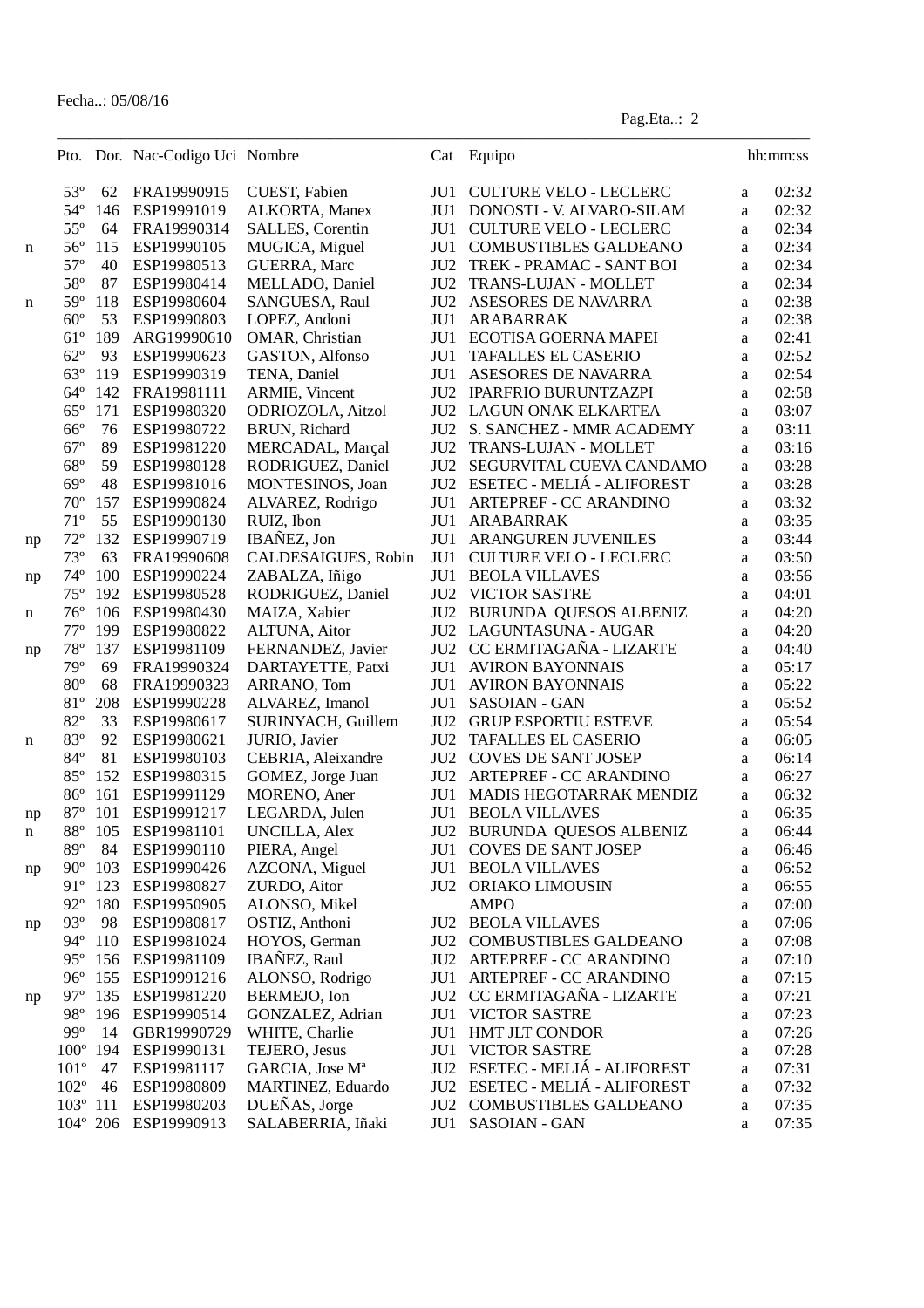|    |                  |     | Pto. Dor. Nac-Codigo Uci Nombre |                        | Cat             | Equipo                           |   | hh:mm:ss |
|----|------------------|-----|---------------------------------|------------------------|-----------------|----------------------------------|---|----------|
|    | $105^{\circ}$    | 21  | ESP19980808                     | PARDO, Alvaro          | JU2             | DQAGRO.ES - LA PERLA NEGRA       | a | 07:37    |
|    | $106^\circ$      | 83  | ESP19980407                     | PEIRO, Fernando        | JU <sub>2</sub> | <b>COVES DE SANT JOSEP</b>       | a | 07:40    |
| np | $107^{\circ}$    | 139 | ESP19980825                     | UZTARROZ, Mikel        | JU2             | CC ERMITAGAÑA - LIZARTE          | a | 07:42    |
|    | $108^\circ$      | 13  | GBR19980928                     | HENNING, Sam           | JU <sub>2</sub> | <b>HMT JLT CONDOR</b>            | a | 08:10    |
|    | $109^\circ$      | 7   | ESP19981220                     | PEDERNALES, Iker       | JU <sub>2</sub> | <b>BESTE ALDE - LA TOSTADORA</b> | a | 08:10    |
| n  | $110^\circ$      | 138 | ESP19990110                     | DIEZ DE ULZ, Guillermo | JU1             | CC ERMITAGAÑA - LIZARTE          | a | 08:12    |
|    | 111 <sup>o</sup> | 75  | ESP19980224                     | VELASCO, Jaime         | JU2             | S. SANCHEZ - MMR ACADEMY         | a | 08:15    |
|    | $112^{\circ}$    | 24  | ESP19981030                     | GARCIA, Jorge Ignaci   | JU <sub>2</sub> | DQAGRO.ES - LA PERLA NEGRA       | a | 08:24    |
|    | $113^\circ$      | 82  | ESP19980422                     | RUIZ, Victor           | JU <sub>2</sub> | <b>COVES DE SANT JOSEP</b>       | a | 08:29    |
|    | $114^\circ$      | 207 | ESP19980820                     | MUJIKA, Mikel          | JU <sub>2</sub> | <b>SASOIAN - GAN</b>             | a | 08:33    |
|    | $115^\circ$      | 177 | ESP19980408                     | IMAZ, Iker             | JU <sub>2</sub> | <b>AMPO</b>                      | a | 08:57    |
|    | $116^\circ$      | 201 | ESP19990204                     | ISASA, Imanol          | JU1             | LAGUNTASUNA - AUGAR              | a | 09:18    |
|    | 117 <sup>°</sup> | 28  | ESP19981218                     | TXINTXURRET, Ekaitz    | JU2             | ALOÑA MENDI - ULMA               | a | 09:40    |
|    | $118^{\circ}$    | 34  | ESP19990512                     | BERTRAN, Sergi         | JU1             | <b>GRUP ESPORTIU ESTEVE</b>      | a | 09:48    |
| np | 119 <sup>o</sup> | 130 | ESP19990813                     | <b>MARTINEZ</b> , Ivan | JU1             | <b>ARANGUREN JUVENILES</b>       | a | 09:51    |
|    | $120^\circ$      | 44  | ARG19980610                     | LUJAN, Eduardo         | JU <sub>2</sub> | ESETEC - MELIÁ - ALIFOREST       | a | 10:22    |
|    | 121 <sup>o</sup> | 49  | ESP19980325                     | <b>MONTORO, Mikel</b>  | JU2             | ESETEC - MELIÁ - ALIFOREST       | a | 10:30    |
|    | $122^{\circ}$    | 41  | ESP19980429                     | <b>BURDOY, Alex</b>    | JU2             | TREK - PRAMAC - SANT BOI         | a | 11:26    |

#### **REGULARIDAD DE LA ETAPA**

|                 |     | 1° 218 LAZKANO, Oier       | ESP.       | <b>INTERSPORT ARALAR</b>      | $25-Pun$  |
|-----------------|-----|----------------------------|------------|-------------------------------|-----------|
| $2^{\circ}$     | 187 | <b>BAZAN</b> , Oscar       |            | ARG ECOTISA GOERNA MAPEI      | $20-Pun$  |
| $3^{\circ}$     | 116 | <b>GRAVALOS, Arturo</b>    | <b>ESP</b> | ASESORES DE NAVARRA           | $16$ -Pun |
| $4^{\circ}$     | 38  | HERVAS, Pol                | <b>ESP</b> | TREK - PRAMAC - SANT BOI      | $14-Pun$  |
| $5^\circ$       | 147 | AZPARREN, Xabier Mikel ESP |            | DONOSTI - V. ALVARO-SILAM     | $12-Pun$  |
| $6^{\circ}$     | 186 | CASTEL, German             | <b>ESP</b> | ECOTISA GOERNA MAPEI          | $10-Pun$  |
| $7^{\circ}$     | 15  | MOSES, Alfie               |            | GBR HMT JLT CONDOR            | 9-Pun     |
| $8^{\circ}$     | 8   | DONOVAN, Mark              |            | GBR BESTE ALDE - LA TOSTADORA | 8-Pun     |
| $9^{\circ}$     | 74  | PEREZ-LANDA, Eduardo       | <b>ESP</b> | S. SANCHEZ - MMR ACADEMY      | 7-Pun     |
| 10 <sup>o</sup> | 2   | LOPEZ. Jordi               | <b>ESP</b> | <b>HUESCA LA MAGIA</b>        | 6-Pun     |
| $11^{\circ}$    | 18  | WILLIAMSON, Max            |            | <b>GBR HMT JLT CONDOR</b>     | 5-Pun     |
| $12^{\circ}$    | 88  | RODES, Eduardo             | <b>ESP</b> | <b>TRANS-LUJAN - MOLLET</b>   | 4-Pun     |
| $13^{\circ}$    | 17  | REDFEARN, Elliot           | <b>GBR</b> | <b>HMT JLT CONDOR</b>         | $3-Pun$   |
| $14^{\circ}$    | 35  | CURTO, Edgar               | <b>ESP</b> | <b>GRUP ESPORTIU ESTEVE</b>   | $2-Pun$   |
| $15^{\circ}$    | 3   | <b>JAIME, Alex</b>         | <b>ESP</b> | <b>HUESCA LA MAGIA</b>        | 1-Pun     |
|                 |     |                            |            |                               |           |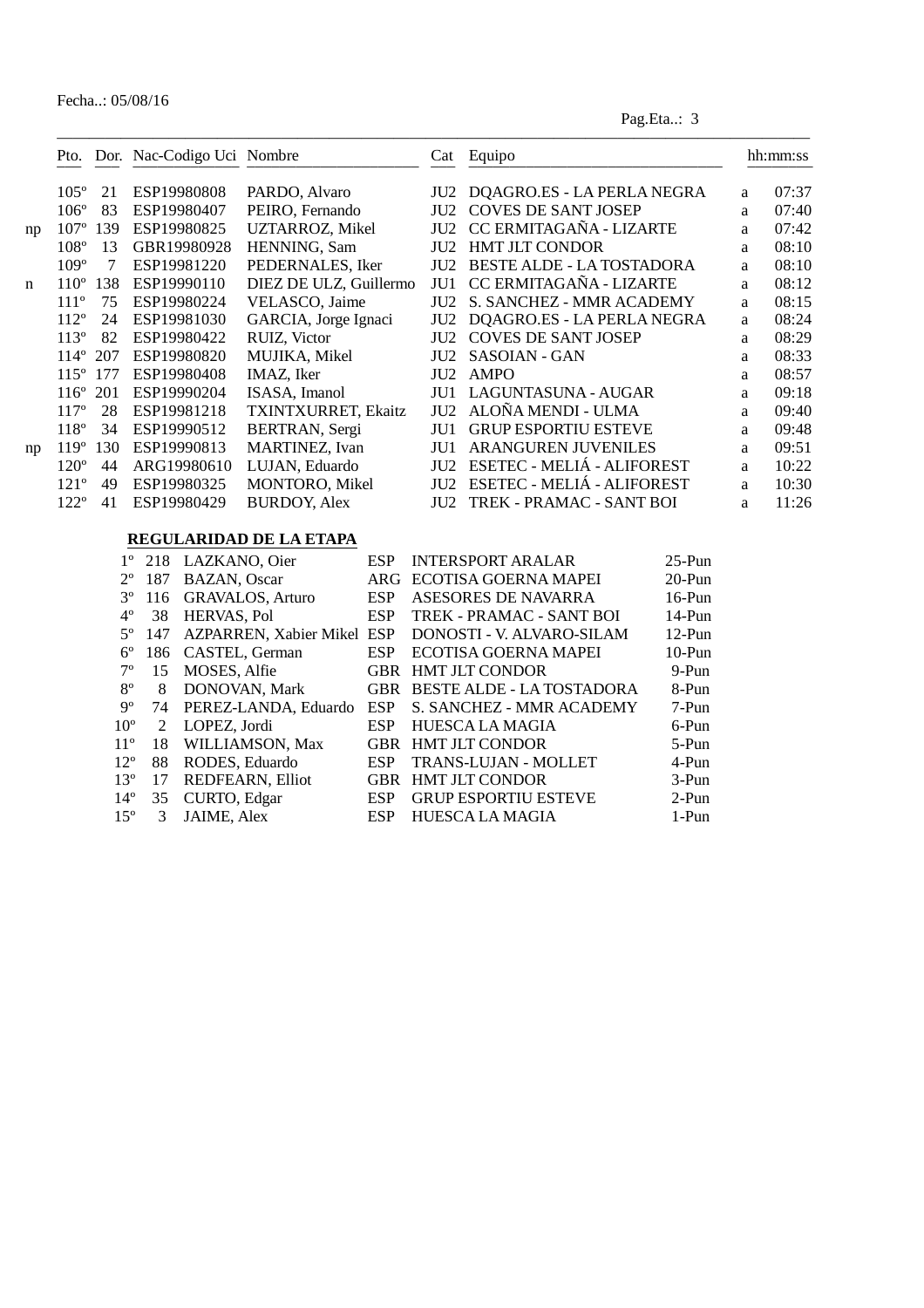#### **MONTAÑA DE LA ETAPA**

|  | -ALTO DE ERRO -Km.: $55.20$ 3 <sup>a</sup> -Cat |                          |       |
|--|-------------------------------------------------|--------------------------|-------|
|  | 1° 218 LAZKANO. Oier                            | ESP INTERSPORT ARALAR    | 3-Pun |
|  | 2° 187 BAZAN, Oscar                             | ARG ECOTISA GOERNA MAPEI | 2-Pun |
|  | 3 <sup>°</sup> 116 GRAVALOS, Arturo             | ESP ASESORES DE NAVARRA  | 1-Pun |
|  |                                                 |                          |       |

#### **-ALTO DE TXORIBAR -Km.: 84,40 1ª-Cat**

|  | 1° 218 LAZKANO, Oier    | ESP INTERSPORT ARALAR                                       | $10-Pun$ |
|--|-------------------------|-------------------------------------------------------------|----------|
|  | 2° 187 BAZAN, Oscar     | ARG ECOTISA GOERNA MAPEI                                    | 8-Pun    |
|  | 3º 116 GRAVALOS, Arturo | ESP ASESORES DE NAVARRA                                     | 6-Pun    |
|  | 4° 38 HERVAS Pol        | ESP TREK - PRAMAC - SANT BOI                                | 4-Pun    |
|  |                         | 5° 147 AZPARREN, Xabier Mikel ESP DONOSTI - V. ALVARO-SILAM | 2-Pun    |
|  | 6° 186 CASTEL, German   | ESP ECOTISA GOERNA MAPEI                                    | 1-Pun    |

### **METAS VOLANTES DE LA ETAPA**

#### **-SARRIGUREN -Km.: 9,20**

|  | 1° 38 HERVAS, Pol          | ESP TREK - PRAMAC - SANT BOI | 3-Pun |
|--|----------------------------|------------------------------|-------|
|  | 2° 218 LAZKANO, Oier       | ESP INTERSPORT ARALAR        | 2-Pun |
|  | $3^{\circ}$ 80 GIL, Sergio | ESP COVES DE SANT JOSEP      | 1-Pun |

#### **SPRINTS ESPECIALES DE LA ETAPA**

|  | $-EGÜES$ $-Km.: 22,20$       |                               |       |
|--|------------------------------|-------------------------------|-------|
|  | 1° 189 OMAR, Christian       | ARG ECOTISA GOERNA MAPEI      | 3-Pun |
|  | $2^{\circ}$ 119 TENA, Daniel | ESP ASESORES DE NAVARRA       | 2-Pun |
|  | 3° 7 PEDERNALES, Iker        | ESP BESTE ALDE - LA TOSTADORA | 1-Pun |

#### **OTROS DE LA ETAPA**

| $-ZUBIRI - Km.: 60,80$ |  |                         |  |                          |       |  |  |  |  |  |
|------------------------|--|-------------------------|--|--------------------------|-------|--|--|--|--|--|
|                        |  | 1° 116 GRAVALOS, Arturo |  | ESP ASESORES DE NAVARRA  | 3-Pun |  |  |  |  |  |
|                        |  | 2° 218 LAZKANO. Oier    |  | ESP INTERSPORT ARALAR    | 2-Pun |  |  |  |  |  |
|                        |  | 3° 187 BAZAN, Oscar     |  | ARG ECOTISA GOERNA MAPEI | 1-Pun |  |  |  |  |  |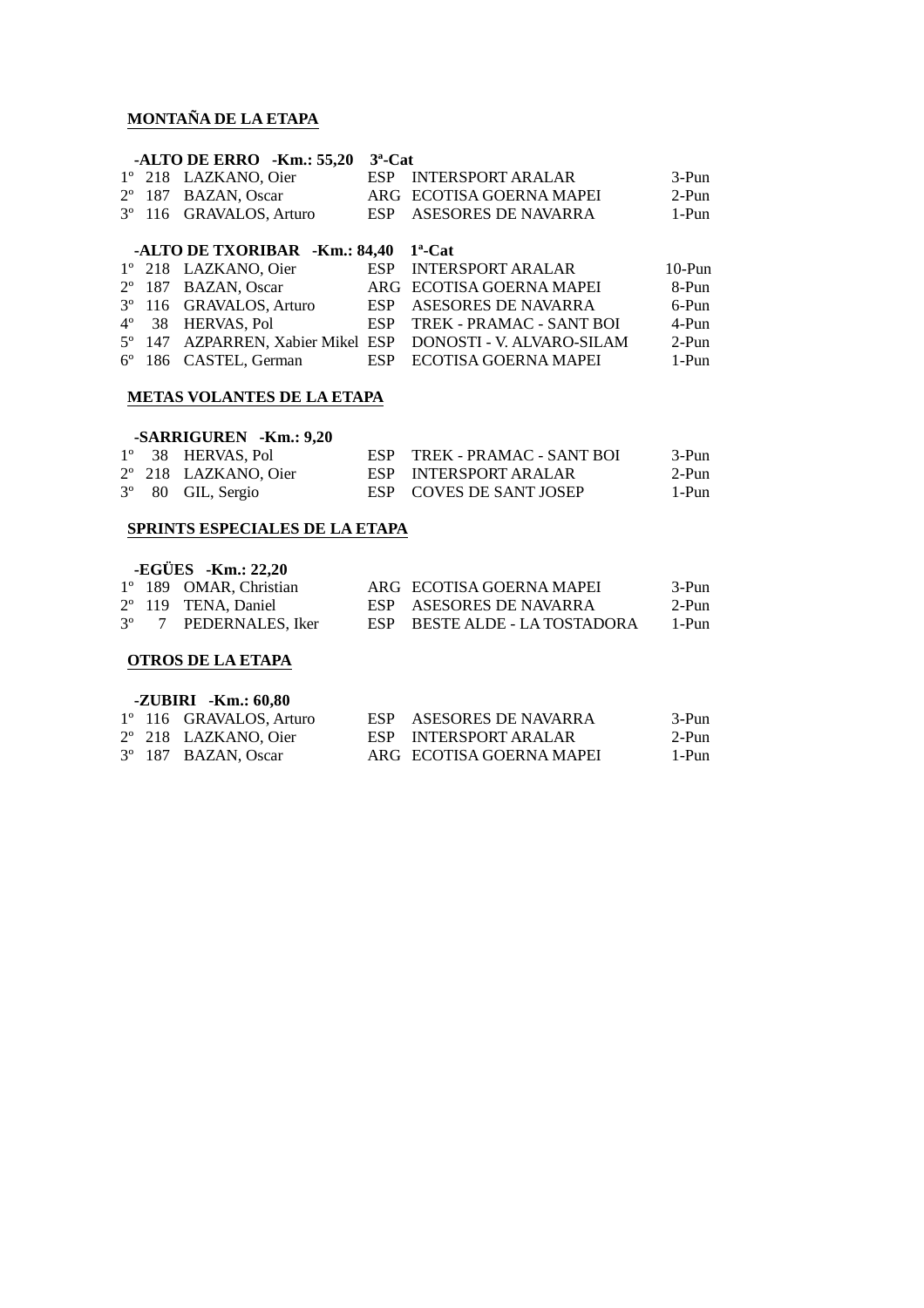#### **EQUIPOS DE LA ETAPA**

| $1^{\circ}$     | ECOTISA GOERNA MAPEI             | <b>ECO</b> | 06:40:29 |   |       |
|-----------------|----------------------------------|------------|----------|---|-------|
| $2^{\circ}$     | <b>HMT JLT CONDOR</b>            | <b>HMT</b> | 06:40:37 | a | 08    |
| $3^{\circ}$     | HUESCA LA MAGIA                  | <b>HUE</b> | 06:41:18 | a | 49    |
| $4^{\circ}$     | <b>ASESORES DE NAVARRA</b>       | ASE        | 06:41:20 | a | 51    |
| $5^{\circ}$     | <b>S. SANCHEZ - MMR ACADEMY</b>  | SSA.       | 06:41:27 | a | 58    |
| $6^{\circ}$     | TREK - PRAMAC - SANT BOI         | TRE        | 06:41:37 | a | 01:08 |
| $7^{\circ}$     | DONOSTI - V. ALVARO-SILAM        | <b>DON</b> | 06:41:55 | a | 01:26 |
| $8^{\circ}$     | <b>GRUP ESPORTIU ESTEVE</b>      | <b>EST</b> | 06:42:22 | a | 01:53 |
| $9^{\circ}$     | TRANS-LUJAN - MOLLET             | MOL        | 06:42:24 | a | 01:55 |
| 10 <sup>o</sup> | <b>VICTOR SASTRE</b>             | <b>FVS</b> | 06:42:33 | a | 02:04 |
| $11^{\circ}$    | CULTURE VELO - LECLERC           | <b>CUL</b> | 06:43:35 | a | 03:06 |
| $12^{\circ}$    | <b>ARTEPREF - CC ARANDINO</b>    | ART        | 06:43:52 | a | 03:23 |
| $13^{\circ}$    | CC ERMITAGAÑA - LIZARTE          | <b>ERM</b> | 06:45:49 | a | 05:20 |
| $14^{\circ}$    | <b>AVIRON BAYONNAIS</b>          | AVI        | 06:46:28 | a | 05:59 |
| $15^{\circ}$    | <b>TAFALLES EL CASERIO</b>       | TAF        | 06:47:16 | a | 06:47 |
| $16^{\circ}$    | ORIAKO LIMOUSIN                  | ORI        | 06:47:27 | a | 06:58 |
| $17^{\circ}$    | <b>COMBUSTIBLES GALDEANO</b>     | GAL        | 06:48:01 | a | 07:32 |
| $18^{\circ}$    | <b>ESETEC - MELIÁ - ALIFORES</b> | <b>ESE</b> | 06:49:10 | a | 08:41 |
| 19 <sup>°</sup> | <b>BURUNDA QUESOS ALBENIZ</b>    | <b>BUR</b> | 06:49:44 | a | 09:15 |
| $20^{\circ}$    | <b>COVES DE SANT JOSEP</b>       | <b>COV</b> | 06:51:19 | a | 10:50 |
| $21^{\circ}$    | LAGUNTASUNA - AUGAR              | LAG        | 06:52:42 | a | 12:13 |
| $22^{\circ}$    | <b>BEOLA VILLAVES</b>            | <b>BEO</b> | 06:53:59 | a | 13:30 |
| $23^{\circ}$    | <b>AMPO</b>                      | AMP        | 06:54:08 | a | 13:39 |
| $24^{\circ}$    | DQAGRO.ES - LA PERLA NEGR        | <b>DQA</b> | 06:54:25 | a | 13:56 |
| $25^{\circ}$    | <b>SASOIAN - GAN</b>             | <b>SAS</b> | 06:58:36 | a | 18:07 |

----------------------------------------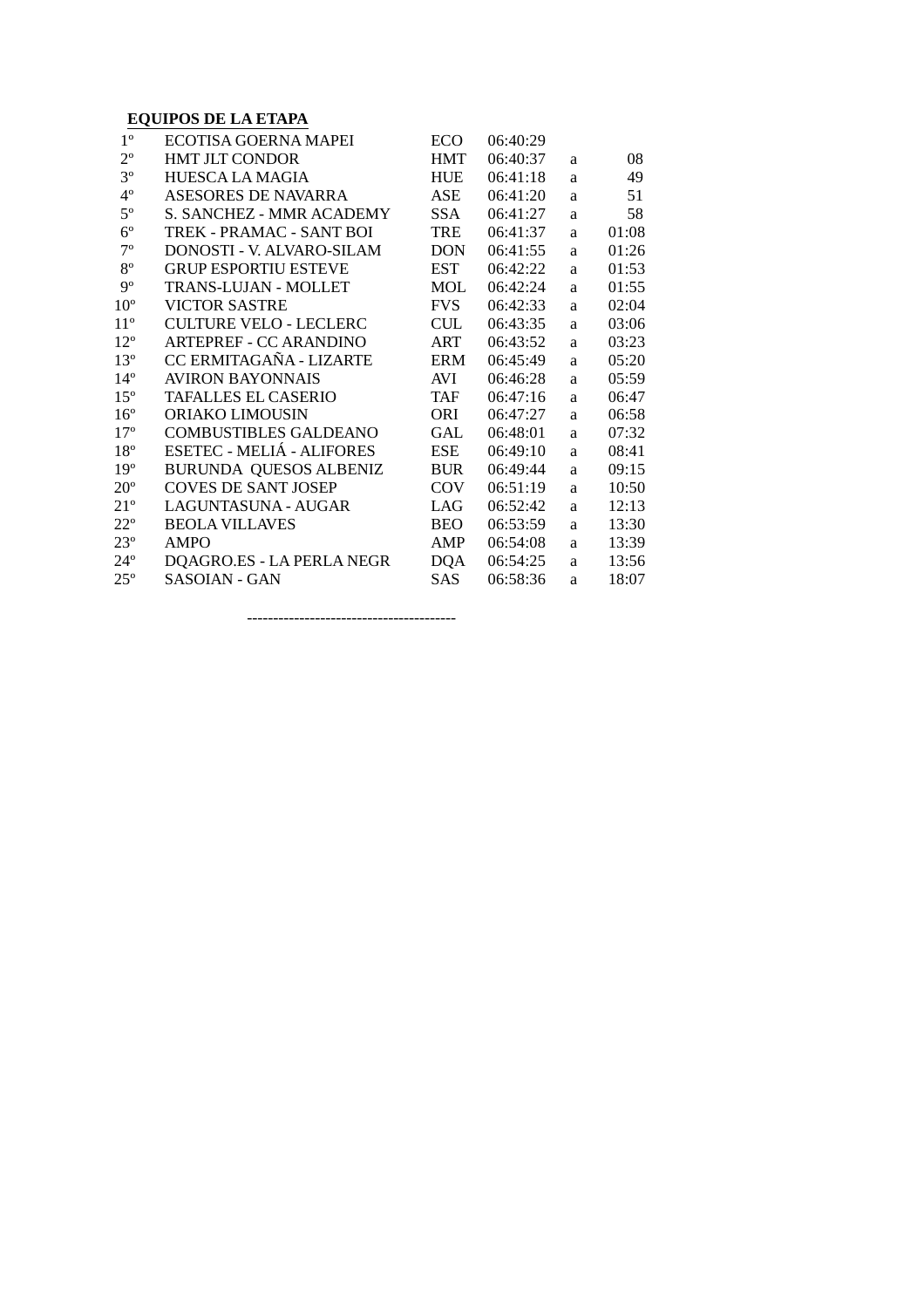#### Organiza.: C.C. ERMITAGAÑA GENERAL INDIVIDUAL DESPUES DE LA ETAPA 3<sup>ª</sup> Fecha..: 05/08/16 Km.: 264,6 Media..: 40,053-K/h Pag.Gral..: 1

|    | Pto.         |                | Dor. Nac-Codigo Uci Nombre |                              |                 | Cat Equipo                                              |              | hh:mm:ss | Ptos  |
|----|--------------|----------------|----------------------------|------------------------------|-----------------|---------------------------------------------------------|--------------|----------|-------|
|    | $1^{\circ}$  | 18             | GBR19980823                | WILLIAMSON, Max              | JU <sub>2</sub> | <b>HMT JLT CONDOR</b>                                   |              | 06:36:18 | 19    |
|    | $2^{\circ}$  | 187            | ARG19990910                | BAZAN, Oscar                 | JU1             | ECOTISA GOERNA MAPEI                                    | a            | 40       | 33    |
|    | $3^{\circ}$  | 116            | ESP19980302                | <b>GRAVALOS, Arturo</b>      |                 | JU2 ASESORES DE NAVARRA                                 | a            | 52       | 51    |
|    | $4^{\circ}$  | 45             | ROU19990818                | VULCAN, Denis M.             | JU1             | ESETEC - MELIÁ - ALIFOREST                              | a            | 01:10    | 41    |
|    | $5^{\circ}$  | 80             | ESP19980317                | GIL, Sergio                  | JU <sub>2</sub> | <b>COVES DE SANT JOSEP</b>                              | a            | 01:18    | 59    |
| n  | $6^{\circ}$  | 112            | ESP19980429                | ARAIZ, Sergio Nesto          | JU <sub>2</sub> | COMBUSTIBLES GALDEANO                                   | a            | 01:18    | 62    |
|    | $7^{\circ}$  | 122            | ESP19980418                | GARIKANO, Luis Mari          | JU <sub>2</sub> | ORIAKO LIMOUSIN                                         | a            | 01:30    | 44    |
|    | $8^{\rm o}$  | 8              | GBR19990403                | DONOVAN, Mark                | JU1             | <b>BESTE ALDE - LA TOSTADORA</b>                        | a            | 01:37    | 34    |
|    | $9^{\circ}$  | 186            | ESP19980410                | CASTEL, German               | JU <sub>2</sub> | ECOTISA GOERNA MAPEI                                    | a            | 01:42    | 20    |
|    | $10^{\circ}$ | 147            | ESP19991125                | AZPARREN, Xabier Mikel JU1   |                 | DONOSTI - V. ALVARO-SILAM                               | a            | 01:42    | $67+$ |
|    | $11^{\circ}$ | 17             | GBR19980427                | REDFEARN, Elliot             | JU <sub>2</sub> | HMT JLT CONDOR                                          | a            | 01:53    | 37    |
|    | $12^{\circ}$ | $\overline{2}$ | ESP19980814                | LOPEZ, Jordi                 | JU <sub>2</sub> | HUESCA LA MAGIA                                         | a            | 01:54    | 63    |
|    | $13^{\circ}$ | 88             | ESP19980408                | RODES, Eduardo               | JU <sub>2</sub> | TRANS-LUJAN - MOLLET                                    | a            | 01:58    | 73    |
|    | $14^{\circ}$ | 35             | ESP19990628                | CURTO, Edgar                 | JU1             | <b>GRUP ESPORTIU ESTEVE</b>                             | a            | 02:06    | 56    |
|    | $15^{\circ}$ | 3              | ESP19980929                | JAIME, Alex                  | JU <sub>2</sub> | HUESCA LA MAGIA                                         | a            | 02:10    | 48    |
|    | $16^{\circ}$ | 181            | ESP19980927                | AMONARRIZ, Ander             | JU <sub>2</sub> | <b>AMPO</b>                                             | a            | 02:10    | 78    |
|    | $17^{\circ}$ | 153            | ESP19980830                | BOCIGAS, Fernando            | JU <sub>2</sub> | ARTEPREF - CC ARANDINO                                  | a            | 02:13    | 67    |
|    | $18^{\circ}$ | 193            | ESP19981113                | VELAZQUEZ, Pablo             | JU <sub>2</sub> | <b>VICTOR SASTRE</b>                                    | a            | 02:15    | 46    |
|    | $19^{\circ}$ | 26             | ESP19980917                | MURGIONDO, Xabier            | JU <sub>2</sub> | ALOÑA MENDI - ULMA                                      | $\mathbf{a}$ | 02:18    | 91    |
| np | $20^{\circ}$ | 94             | COL19981030                | LOZANO, Juan E.              | JU <sub>2</sub> | TAFALLES EL CASERIO                                     | $\mathbf{a}$ | 02:18    | 97    |
|    | $21^{\circ}$ | 23             | SUI19990114                | ALBASINI, James              | JU1             | DQAGRO.ES - LA PERLA NEGRA                              | a            | 02:23    | 71    |
|    | $22^{\circ}$ | 36             | ESP19991031                | GARCIA, Guillem              | JU1             | <b>GRUP ESPORTIU ESTEVE</b>                             | a            | 02:23    | 81    |
|    | $23^{\circ}$ | -1             | ESP19980418                | ADRIA, Roger                 | JU <sub>2</sub> | HUESCA LA MAGIA                                         | a            | 02:23    | 91    |
|    | $24^{\circ}$ | 79             | ESP19991127                | SEGOVIA, Yago                | JU1             | S. SANCHEZ - MMR ACADEMY                                | a            | 02:23    | 95    |
|    | $25^{\circ}$ | 77             | ESP19981128                | HERNAIZ, Vicente             | JU <sub>2</sub> | S. SANCHEZ - MMR ACADEMY                                | a            | 02:23    | 106   |
|    | $26^{\circ}$ | 91             | ESP19991130                | MARTELL, Ivan                | JU1             | TRANS-LUJAN - MOLLET                                    | a            | 02:26    | 75    |
|    | $27^{\circ}$ | 149            | ESP19980318                | ETXARRI, Iñigo               | JU2             | DONOSTI - V. ALVARO-SILAM                               | a            | 02:28    | 93    |
|    | $28^{\circ}$ | 66             | FRA19980926                | <b>IDRAC, Louis</b>          | JU <sub>2</sub> | <b>CULTURE VELO - LECLERC</b>                           | a            | 02:28    | 101   |
|    | $29^\circ$   | 124            | ESP19990612                | IRIBAR, Unai                 | JU1             | ORIAKO LIMOUSIN                                         | a            | 02:36    | 99    |
|    | $30^{\circ}$ | 104            | ESP20000909                | ETXEBERRIA, Asier            | JU1             | BURUNDA QUESOS ALBENIZ                                  | a            | 02:39    | 109   |
| np | $31^{\circ}$ | 16             | GBR19990424                | MEW JENSEN, Georg            | JU1             | <b>HMT JLT CONDOR</b>                                   | a            | 02:40    | 62    |
|    | $32^{\circ}$ | 15             | GBR19980303                | MOSES, Alfie                 | JU <sub>2</sub> | <b>HMT JLT CONDOR</b>                                   |              | 02:45    | 83    |
|    | $33^{\circ}$ | 117            | ESP19990421                | OTAOLA, Joseba               | JU1             | ASESORES DE NAVARRA                                     | a            | 02:47    | 58    |
| n  | $34^{\circ}$ | 121            | ESP19980306                | GOMEZ, Josue                 | JU <sub>2</sub> | ASESORES DE NAVARRA                                     | $\rm{a}$     | 02:48    | 98    |
|    | $35^{\circ}$ | 71             | FRA19980502                | FOULON, Dorian               | JU <sub>2</sub> | <b>AVIRON BAYONNAIS</b>                                 | a            | 02:57    | 68    |
|    | $36^{\circ}$ | 40             | ESP19980513                |                              | JU2             | TREK - PRAMAC - SANT BOI                                | a            | 03:09    | 110   |
|    | $37^{\circ}$ |                | ESP19991118                | <b>GUERRA, Marc</b>          |                 |                                                         | a            | 03:12    |       |
|    |              | 6              |                            | ROTA, Raul<br>FIGUERAS, Marc |                 | JU1 HUESCA LA MAGIA                                     | a            |          | 117   |
|    | $38^{\rm o}$ | 39             | ESP19981218                |                              | JU <sub>2</sub> | TREK - PRAMAC - SANT BOI                                | a            | 03:16    | 137   |
| np | $39^\circ$   | 134            | ESP19981031                | ARBIZU, Gorka                |                 | JU2 CC ERMITAGAÑA - LIZARTE<br>JU2 GRUP ESPORTIU ESTEVE | $\rm{a}$     | 03:31    | 120   |
|    | $40^{\circ}$ | 37             | ESP19980616                | <b>MARTORELL, Erik</b>       |                 |                                                         | a            | 03:43    | 165   |
|    | $41^{\circ}$ | 197            | ESP19991211                | DIAZ, Ramon                  |                 | <b>JU1 VICTOR SASTRE</b>                                | a            | 03:46    | 128   |
|    | $42^{\circ}$ | 87             | ESP19980414                | MELLADO, Daniel              | JU2             | TRANS-LUJAN - MOLLET                                    | a            | 04:00    | 148   |
|    | $43^\circ$   | 218            | ESP19991107                | LAZKANO, Oier                |                 | JU1 INTERSPORT ARALAR                                   | a            | 04:29    | 107   |
|    | $44^{\circ}$ | 89             | ESP19981220                | MERCADAL, Marçal             | JU2             | TRANS-LUJAN - MOLLET                                    | a            | 04:34    | 178   |
|    | $45^{\circ}$ | 48             | ESP19981016                | MONTESINOS, Joan             |                 | JU2 ESETEC - MELIÁ - ALIFOREST                          | a            | 04:46    | 149   |
|    | $46^{\circ}$ | 199            | ESP19980822                | ALTUNA, Aitor                |                 | JU2 LAGUNTASUNA - AUGAR                                 | $\rm{a}$     | 05:44    | 196   |
|    | $47^{\circ}$ | 38             | ESP19980812                | HERVAS, Pol                  | JU <sub>2</sub> | TREK - PRAMAC - SANT BOI                                | $\rm{a}$     | 05:48    | 115   |
|    | $48^{\circ}$ | 68             | FRA19990323                | ARRANO, Tom                  | JU1             | <b>AVIRON BAYONNAIS</b>                                 | a            | 06:06    | 167   |
|    | $49^\circ$   | 69             | FRA19990324                | DARTAYETTE, Patxi            | JU1             | <b>AVIRON BAYONNAIS</b>                                 | a            | 06:35    | 197   |
|    | $50^{\circ}$ | 200            | MEX19981127                | LOPEZ, Ronaldo E.            |                 | JU2 LAGUNTASUNA - AUGAR                                 | a            | 06:57    | 173   |
|    | $51^{\circ}$ | 208            | ESP19990228                | ALVAREZ, Imanol              | JU1             | SASOIAN - GAN                                           | a            | 07:16    | 206   |
|    |              | 52° 195        | ESP19990418                | <b>BLANCO</b> , Carlos       | JU1             | VICTOR SASTRE                                           | a            | 07:21    | 158   |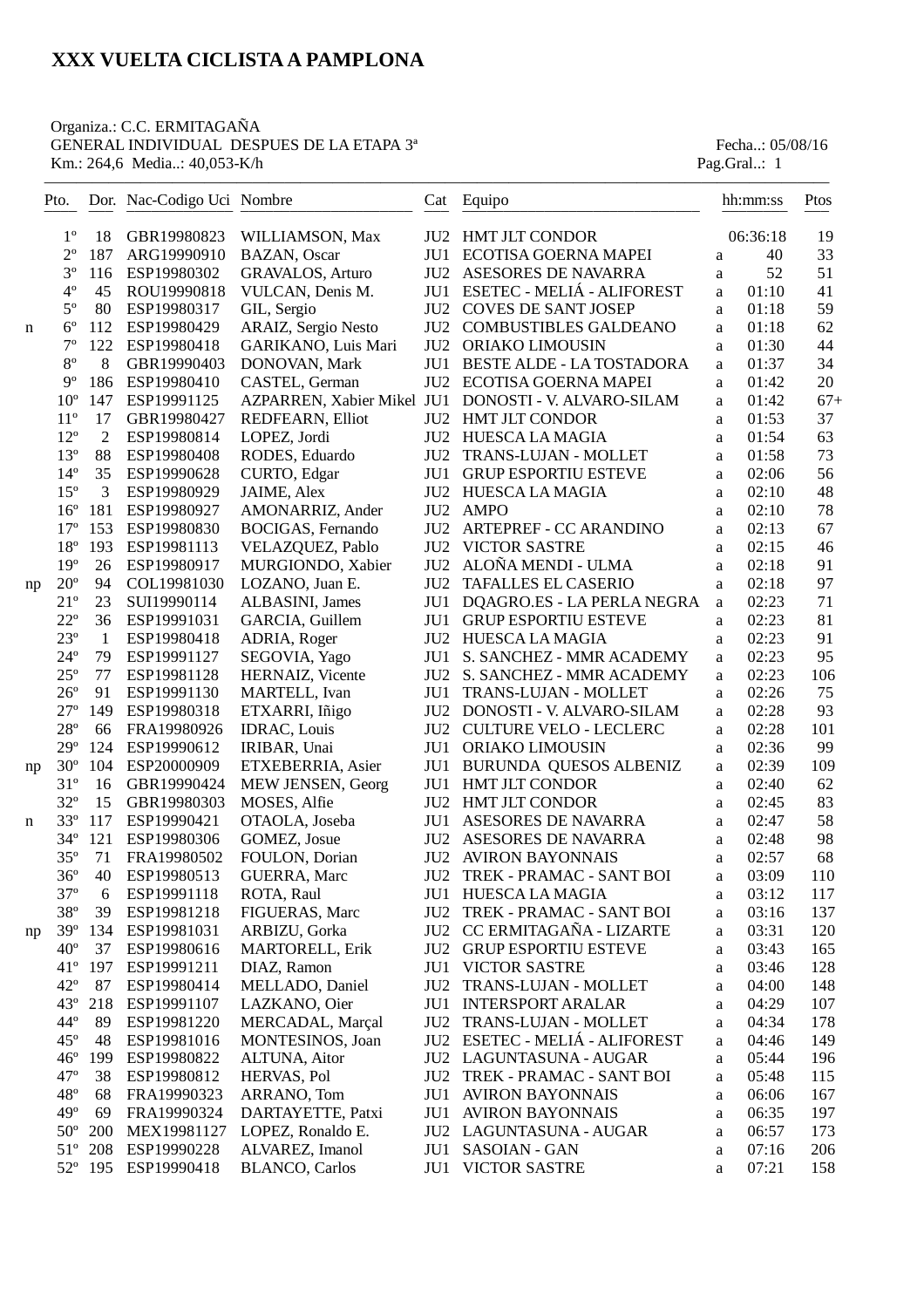Fecha..: 05/08/16 Pag.Gral..: 2

|    | Pto.         |     |                    |                    | Dor. Nac-Codigo Uci Nombre |            |                 | Cat Equipo                     |              | hh:mm:ss | Ptos |
|----|--------------|-----|--------------------|--------------------|----------------------------|------------|-----------------|--------------------------------|--------------|----------|------|
|    | $53^{\circ}$ | 46  | ESP19980809        |                    | MARTINEZ, Eduardo          |            |                 | JU2 ESETEC - MELIÁ - ALIFOREST | a            | 08:07    | 177  |
|    | $54^{\circ}$ | 53  | ESP19990803        |                    | LOPEZ, Andoni              |            |                 | JU1 ARABARRAK                  | a            | 08:07    | 178  |
| np | $55^{\circ}$ | 103 | ESP19990426        |                    | AZCONA, Miguel             |            | JU1             | <b>BEOLA VILLAVES</b>          | a            | 08:22    | 225  |
|    | $56^{\circ}$ | 196 | ESP19990514        |                    | GONZALEZ, Adrian           |            | JU1             | <b>VICTOR SASTRE</b>           | a            | 08:43    | 204  |
|    | $57^{\circ}$ | 21  | ESP19980808        |                    | PARDO, Alvaro              |            |                 | JU2 DQAGRO.ES - LA PERLA NEGRA | $\mathbf{a}$ | 08:51    | 180  |
|    | 58°          | 74  | ESP19980501        |                    | PEREZ-LANDA, Eduardo       |            | JU2             | S. SANCHEZ - MMR ACADEMY       | a            | 08:59    | 151  |
|    | $59^\circ$   | 157 | ESP19990824        |                    | ALVAREZ, Rodrigo           |            | JU1             | ARTEPREF - CC ARANDINO         | a            | 09:16    | 194  |
|    | $60^{\circ}$ | 63  | FRA19990608        |                    | CALDESAIGUES, Robin        |            | JU1             | <b>CULTURE VELO - LECLERC</b>  | a            | 10:13    | 207  |
| n  | $61^{\circ}$ | 118 | ESP19980604        |                    | SANGUESA, Raul             |            | JU <sub>2</sub> | ASESORES DE NAVARRA            | a            | 10:34    | 189  |
|    | $62^{\circ}$ | 219 | ESP19980706        |                    | <b>MARTINEZ, Eneko</b>     |            |                 | <b>JU2 INTERSPORT ARALAR</b>   | a            | 10:43    | 167  |
|    | $63^\circ$   | 64  | FRA19990314        |                    | SALLES, Corentin           |            | JU1             | <b>CULTURE VELO - LECLERC</b>  | a            | 11:34    | 200  |
|    | $64^{\circ}$ | 33  | ESP19980617        |                    | SURINYACH, Guillem         |            | JU2             | <b>GRUP ESPORTIU ESTEVE</b>    | a            | 11:48    | 219  |
|    | $65^{\circ}$ | 76  | ESP19980722        |                    | BRUN, Richard              |            |                 | JU2 S. SANCHEZ - MMR ACADEMY   | a            | 11:59    | 218  |
|    | $66^{\circ}$ | 156 | ESP19981109        |                    | IBAÑEZ, Raul               |            |                 | JU2 ARTEPREF - CC ARANDINO     | $\mathbf{a}$ | 13:11    | 252  |
|    | $67^\circ$   | 24  | ESP19981030        |                    | GARCIA, Jorge Ignaci       |            |                 | JU2 DQAGRO.ES - LA PERLA NEGRA | $\rm{a}$     | 14:25    | 269  |
|    | $68^{\circ}$ | 49  | ESP19980325        |                    | MONTORO, Mikel             |            |                 | JU2 ESETEC - MELIÁ - ALIFOREST | $\rm{a}$     | 15:05    | 227  |
|    | $69^\circ$   | 93  | ESP19990623        |                    | GASTON, Alfonso            |            | JU1             | <b>TAFALLES EL CASERIO</b>     | a            | 15:07    | 242  |
|    | $70^{\circ}$ | 146 | ESP19991019        |                    | ALKORTA, Manex             |            |                 | JU1 DONOSTI - V. ALVARO-SILAM  | a            | 15:30    | 243  |
| np | $71^{\circ}$ |     | 132 ESP19990719    |                    | IBAÑEZ, Jon                |            |                 | JU1 ARANGUREN JUVENILES        | a            | 16:24    | 252  |
|    | $72^{\circ}$ | 13  |                    | GBR19980928        | HENNING, Sam               |            |                 | JU2 HMT JLT CONDOR             | $\rm{a}$     | 16:58    | 265  |
| n  | $73^{\circ}$ | 105 | ESP19981101        |                    | <b>UNCILLA, Alex</b>       |            |                 | JU2 BURUNDA QUESOS ALBENIZ     | a            | 20:35    | 283  |
| np | $74^{\circ}$ | 135 | ESP19981220        |                    | BERMEJO, Ion               |            |                 | JU2 CC ERMITAGAÑA - LIZARTE    | a            | 20:57    | 280  |
|    | $75^{\circ}$ | 201 | ESP19990204        |                    | ISASA, Imanol              |            |                 | JU1 LAGUNTASUNA - AUGAR        | a            | 22:35    | 317  |
|    |              |     |                    |                    | <b>GENERAL REGULARIDAD</b> |            |                 |                                |              |          |      |
|    |              |     | $1^{\circ}$<br>18  |                    | WILLIAMSON, Max            |            |                 | GBR HMT JLT CONDOR             | 39-Pun       |          |      |
|    |              |     | $2^{\rm o}$<br>186 |                    | CASTEL, German             | <b>ESP</b> |                 | ECOTISA GOERNA MAPEI           | 30-Pun       |          |      |
|    |              |     | $3^{\circ}$<br>17  |                    | REDFEARN, Elliot           |            |                 | GBR HMT JLT CONDOR             | 28-Pun       |          |      |
|    |              |     | $4^{\circ}$<br>8   |                    | DONOVAN, Mark              |            |                 | GBR BESTE ALDE - LA TOSTADORA  | 28-Pun       |          |      |
|    |              |     | $5^{\circ}$<br>122 |                    | GARIKANO, Luis Mari        | ESP        |                 | ORIAKO LIMOUSIN                | $27-Pun$     |          |      |
|    |              |     | $6^{\circ}$<br>218 |                    | LAZKANO, Oier              | <b>ESP</b> |                 | <b>INTERSPORT ARALAR</b>       | $25-Pun$     |          |      |
|    |              |     | $7^{\circ}$<br>187 | BAZAN, Oscar       |                            |            |                 | ARG ECOTISA GOERNA MAPEI       | 24-Pun       |          |      |
|    |              |     | $8^{\circ}$<br>116 |                    | <b>GRAVALOS, Arturo</b>    | <b>ESP</b> |                 | ASESORES DE NAVARRA            | 24-Pun       |          |      |
|    |              |     | $9^{\circ}$<br>147 |                    | AZPARREN, Xabier Mikel ESP |            |                 | DONOSTI - V. ALVARO-SILAM      | 22-Pun       |          |      |
|    |              |     | $10^{\circ}$<br>15 | MOSES, Alfie       |                            |            |                 | GBR HMT JLT CONDOR             | $21-Pun$     |          |      |
|    |              |     | $11^{\circ}$       | 80 GIL, Sergio     |                            |            |                 | ESP COVES DE SANT JOSEP        | $16-Pun$     |          |      |
|    |              |     | $12^{\circ}$<br>71 |                    | FOULON, Dorian             |            |                 | FRA AVIRON BAYONNAIS           | $16-Pun$     |          |      |
|    |              |     | $13^{\circ}$ 117   |                    | OTAOLA, Joseba             | <b>ESP</b> |                 | ASESORES DE NAVARRA            | $15-Pun$     |          |      |
|    |              |     | $14^{\circ}$<br>45 |                    | VULCAN, Denis M.           |            |                 | ROU ESETEC - MELIÁ - ALIFORES  | $14-Pun$     |          |      |
|    |              |     | $15^{\circ}$       | 38 HERVAS, Pol     |                            | ESP        |                 | TREK - PRAMAC - SANT BOI       | 14-Pun       |          |      |
|    |              |     |                    |                    | <b>GENERAL MONTAÑA</b>     |            |                 |                                |              |          |      |
|    |              |     | $1^{\circ}$<br>17  |                    | REDFEARN, Elliot           |            |                 | GBR HMT JLT CONDOR             | $16-Pun$     |          |      |
|    |              |     | $2^{\circ}$        |                    | 218 LAZKANO, Oier          | <b>ESP</b> |                 | <b>INTERSPORT ARALAR</b>       | 14-Pun       |          |      |
|    |              |     | $3^{\circ}$        | 187 BAZAN, Oscar   |                            |            |                 | ARG ECOTISA GOERNA MAPEI       | 12-Pun       |          |      |
|    |              |     | $4^{\circ}$<br>8   |                    | DONOVAN, Mark              |            |                 | GBR BESTE ALDE - LA TOSTADORA  | $12-Pun$     |          |      |
|    |              |     | $5^{\circ}$<br>116 |                    | <b>GRAVALOS, Arturo</b>    | <b>ESP</b> |                 | ASESORES DE NAVARRA            |              | 7-Pun    |      |
|    |              |     | $6^{\circ}$<br>38  | <b>HERVAS, Pol</b> |                            | ESP        |                 | TREK - PRAMAC - SANT BOI       |              | 4-Pun    |      |
|    |              |     | $7^{\circ}$<br>74  |                    | PEREZ-LANDA, Eduardo       | ESP        |                 | S. SANCHEZ - MMR ACADEMY       |              | 4-Pun    |      |
|    |              |     | $8^{\circ}$<br>18  |                    | WILLIAMSON, Max            |            |                 | GBR HMT JLT CONDOR             |              | 3-Pun    |      |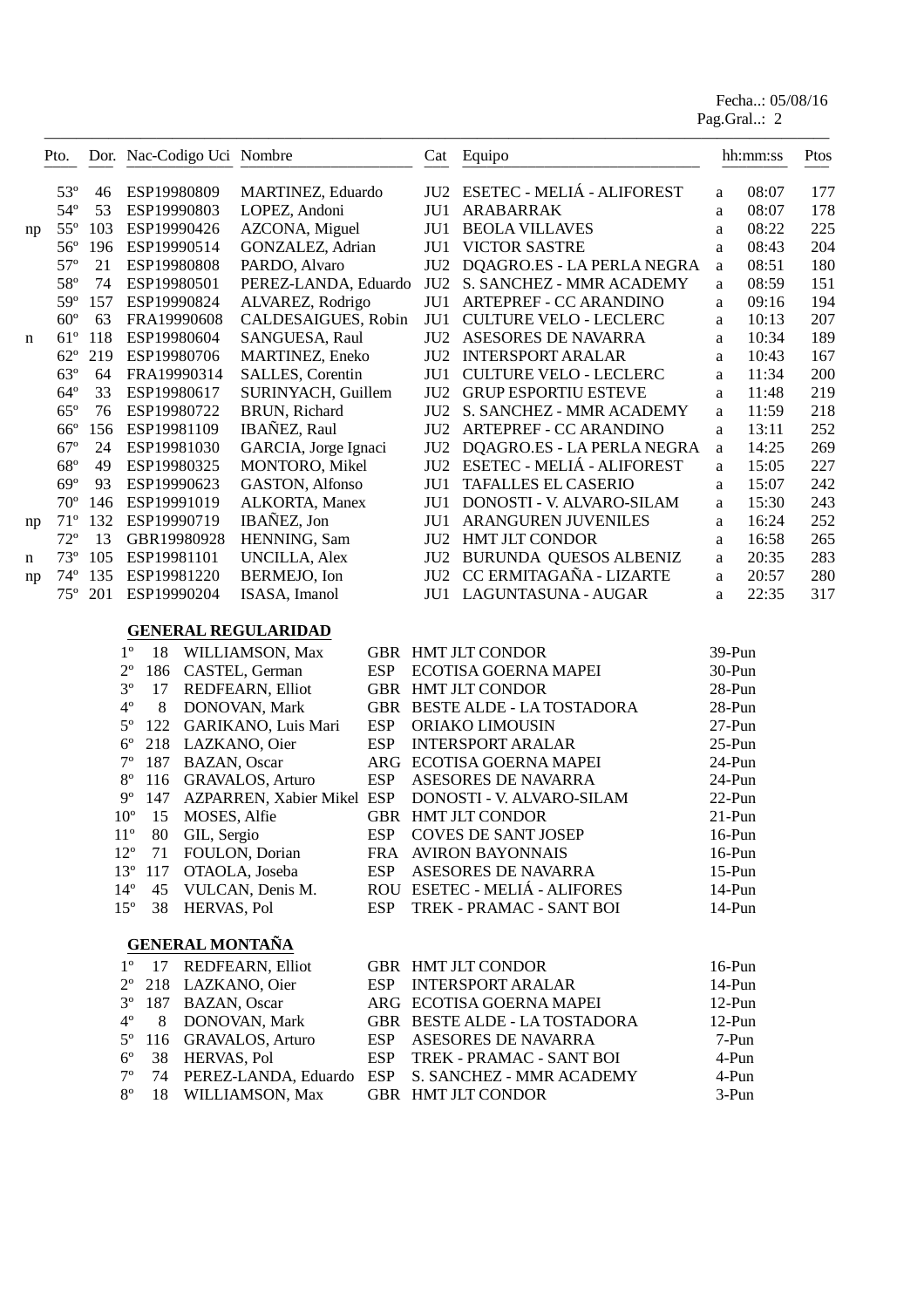#### **GENERAL METAS VOLANTES**

| $2^{\circ}$<br>80<br>GIL, Sergio<br><b>ESP</b><br><b>COVES DE SANT JOSEP</b><br>$3^{\circ}$<br>38<br>HERVAS, Pol<br>TREK - PRAMAC - SANT BOI<br><b>ESP</b><br>$4^{\circ}$<br>8<br>DONOVAN, Mark<br>GBR BESTE ALDE - LA TOSTADORA<br>$5^{\circ}$<br>ARAIZ, Sergio Nesto<br><b>COMBUSTIBLES GALDEANO</b><br>112<br><b>ESP</b><br>$6^{\circ}$<br>MERCADAL, Marçal<br>89<br><b>ESP</b><br>TRANS-LUJAN - MOLLET<br><b>GENERAL S. ESPECIALES</b><br>$1^{\circ}$<br>8<br>DONOVAN, Mark<br>GBR BESTE ALDE - LA TOSTADORA<br>$2^{\circ}$<br>38<br><b>ESP</b><br>HERVAS, Pol<br>TREK - PRAMAC - SANT BOI<br>$3^{\circ}$<br>157<br>ALVAREZ, Rodrigo<br><b>ESP</b><br>ARTEPREF - CC ARANDINO<br><b>GENERAL JUNIOR 1º AÑO</b><br>$1^{\circ}$<br>187<br>BAZAN, Oscar<br>ARG ECOTISA GOERNA MAPEI<br>06:36:58<br>$2^{\circ}$<br>ROU ESETEC - MELIÁ - ALIFORES<br>45<br>VULCAN, Denis M.<br>a<br>$3^{\circ}$<br>DONOVAN, Mark<br>8<br>GBR BESTE ALDE - LA TOSTADORA<br>a<br>$4^{\circ}$<br>147<br>AZPARREN, Xabier Mikel ESP<br>DONOSTI - V. ALVARO-SILAM<br>01:02<br>a<br>$5^{\circ}$<br><b>ESP</b><br>35<br>CURTO, Edgar<br><b>GRUP ESPORTIU ESTEVE</b><br>01:26<br>a<br>$6^{\circ}$<br>23<br>ALBASINI, James<br>SUI<br>DQAGRO.ES - LA PERLA NEGR<br>01:43<br>a<br>$7^{\circ}$<br>36<br><b>ESP</b><br><b>GRUP ESPORTIU ESTEVE</b><br>GARCIA, Guillem<br>01:43<br>a<br>$8^{\circ}$<br>79<br><b>ESP</b><br>SEGOVIA, Yago<br>S. SANCHEZ - MMR ACADEMY<br>01:43<br>a<br><b>GRAL 1º NAVARRO</b><br>$1^{\circ}$<br>112<br>ARAIZ, Sergio Nesto<br><b>ESP</b><br><b>COMBUSTIBLES GALDEANO</b><br>06:37:36<br>$2^{\circ}$<br>94<br>LOZANO, Juan E.<br><b>COL</b><br><b>TAFALLES EL CASERIO</b><br>01:00<br>a<br>$3^{\circ}$<br>104<br>ETXEBERRIA, Asier<br><b>ESP</b><br>BURUNDA QUESOS ALBENIZ<br>01:21<br>a<br>$4^{\circ}$<br><b>ESP</b><br>ASESORES DE NAVARRA<br>117<br>OTAOLA, Joseba<br>01:29<br>a<br>$5^{\circ}$<br>134<br><b>ESP</b><br>CC ERMITAGAÑA - LIZARTE<br>ARBIZU, Gorka<br>02:13<br>a<br>$6^{\circ}$<br>103<br><b>ESP</b><br>AZCONA, Miguel<br><b>BEOLA VILLAVES</b><br>07:04<br>a<br>$7^{\circ}$<br>SANGUESA, Raul<br><b>ESP</b><br>118<br>ASESORES DE NAVARRA<br>09:16<br>a<br>$8^{\circ}$<br>IBAÑEZ, Jon<br>132<br><b>ESP</b><br>ARANGUREN JUVENILES<br>15:06<br>a<br><b>GENERAL 1º PAMPLONICA</b><br>$1^{\circ}$<br>LOZANO, Juan E.<br><b>TAFALLES EL CASERIO</b><br>06:38:36<br>94<br>COL.<br>$2^{\circ}$<br>BURUNDA QUESOS ALBENIZ<br>104<br>ETXEBERRIA, Asier<br><b>ESP</b><br>a<br>$3^{\circ}$<br>CC ERMITAGAÑA - LIZARTE<br>134<br>ARBIZU, Gorka<br><b>ESP</b><br>a | 5-Pun |
|------------------------------------------------------------------------------------------------------------------------------------------------------------------------------------------------------------------------------------------------------------------------------------------------------------------------------------------------------------------------------------------------------------------------------------------------------------------------------------------------------------------------------------------------------------------------------------------------------------------------------------------------------------------------------------------------------------------------------------------------------------------------------------------------------------------------------------------------------------------------------------------------------------------------------------------------------------------------------------------------------------------------------------------------------------------------------------------------------------------------------------------------------------------------------------------------------------------------------------------------------------------------------------------------------------------------------------------------------------------------------------------------------------------------------------------------------------------------------------------------------------------------------------------------------------------------------------------------------------------------------------------------------------------------------------------------------------------------------------------------------------------------------------------------------------------------------------------------------------------------------------------------------------------------------------------------------------------------------------------------------------------------------------------------------------------------------------------------------------------------------------------------------------------------------------------------------------------------------------------------------------------------------------------------------------------------------------------------------------------------------------------------------------------------------------------------------------------------------------------------------------------------------------------------------------------------|-------|
|                                                                                                                                                                                                                                                                                                                                                                                                                                                                                                                                                                                                                                                                                                                                                                                                                                                                                                                                                                                                                                                                                                                                                                                                                                                                                                                                                                                                                                                                                                                                                                                                                                                                                                                                                                                                                                                                                                                                                                                                                                                                                                                                                                                                                                                                                                                                                                                                                                                                                                                                                                        | 4-Pun |
|                                                                                                                                                                                                                                                                                                                                                                                                                                                                                                                                                                                                                                                                                                                                                                                                                                                                                                                                                                                                                                                                                                                                                                                                                                                                                                                                                                                                                                                                                                                                                                                                                                                                                                                                                                                                                                                                                                                                                                                                                                                                                                                                                                                                                                                                                                                                                                                                                                                                                                                                                                        | 3-Pun |
|                                                                                                                                                                                                                                                                                                                                                                                                                                                                                                                                                                                                                                                                                                                                                                                                                                                                                                                                                                                                                                                                                                                                                                                                                                                                                                                                                                                                                                                                                                                                                                                                                                                                                                                                                                                                                                                                                                                                                                                                                                                                                                                                                                                                                                                                                                                                                                                                                                                                                                                                                                        | 2-Pun |
|                                                                                                                                                                                                                                                                                                                                                                                                                                                                                                                                                                                                                                                                                                                                                                                                                                                                                                                                                                                                                                                                                                                                                                                                                                                                                                                                                                                                                                                                                                                                                                                                                                                                                                                                                                                                                                                                                                                                                                                                                                                                                                                                                                                                                                                                                                                                                                                                                                                                                                                                                                        | 1-Pun |
|                                                                                                                                                                                                                                                                                                                                                                                                                                                                                                                                                                                                                                                                                                                                                                                                                                                                                                                                                                                                                                                                                                                                                                                                                                                                                                                                                                                                                                                                                                                                                                                                                                                                                                                                                                                                                                                                                                                                                                                                                                                                                                                                                                                                                                                                                                                                                                                                                                                                                                                                                                        | 1-Pun |
|                                                                                                                                                                                                                                                                                                                                                                                                                                                                                                                                                                                                                                                                                                                                                                                                                                                                                                                                                                                                                                                                                                                                                                                                                                                                                                                                                                                                                                                                                                                                                                                                                                                                                                                                                                                                                                                                                                                                                                                                                                                                                                                                                                                                                                                                                                                                                                                                                                                                                                                                                                        |       |
|                                                                                                                                                                                                                                                                                                                                                                                                                                                                                                                                                                                                                                                                                                                                                                                                                                                                                                                                                                                                                                                                                                                                                                                                                                                                                                                                                                                                                                                                                                                                                                                                                                                                                                                                                                                                                                                                                                                                                                                                                                                                                                                                                                                                                                                                                                                                                                                                                                                                                                                                                                        | 3-Pun |
|                                                                                                                                                                                                                                                                                                                                                                                                                                                                                                                                                                                                                                                                                                                                                                                                                                                                                                                                                                                                                                                                                                                                                                                                                                                                                                                                                                                                                                                                                                                                                                                                                                                                                                                                                                                                                                                                                                                                                                                                                                                                                                                                                                                                                                                                                                                                                                                                                                                                                                                                                                        | 2-Pun |
|                                                                                                                                                                                                                                                                                                                                                                                                                                                                                                                                                                                                                                                                                                                                                                                                                                                                                                                                                                                                                                                                                                                                                                                                                                                                                                                                                                                                                                                                                                                                                                                                                                                                                                                                                                                                                                                                                                                                                                                                                                                                                                                                                                                                                                                                                                                                                                                                                                                                                                                                                                        | 1-Pun |
|                                                                                                                                                                                                                                                                                                                                                                                                                                                                                                                                                                                                                                                                                                                                                                                                                                                                                                                                                                                                                                                                                                                                                                                                                                                                                                                                                                                                                                                                                                                                                                                                                                                                                                                                                                                                                                                                                                                                                                                                                                                                                                                                                                                                                                                                                                                                                                                                                                                                                                                                                                        |       |
|                                                                                                                                                                                                                                                                                                                                                                                                                                                                                                                                                                                                                                                                                                                                                                                                                                                                                                                                                                                                                                                                                                                                                                                                                                                                                                                                                                                                                                                                                                                                                                                                                                                                                                                                                                                                                                                                                                                                                                                                                                                                                                                                                                                                                                                                                                                                                                                                                                                                                                                                                                        |       |
|                                                                                                                                                                                                                                                                                                                                                                                                                                                                                                                                                                                                                                                                                                                                                                                                                                                                                                                                                                                                                                                                                                                                                                                                                                                                                                                                                                                                                                                                                                                                                                                                                                                                                                                                                                                                                                                                                                                                                                                                                                                                                                                                                                                                                                                                                                                                                                                                                                                                                                                                                                        | 30    |
|                                                                                                                                                                                                                                                                                                                                                                                                                                                                                                                                                                                                                                                                                                                                                                                                                                                                                                                                                                                                                                                                                                                                                                                                                                                                                                                                                                                                                                                                                                                                                                                                                                                                                                                                                                                                                                                                                                                                                                                                                                                                                                                                                                                                                                                                                                                                                                                                                                                                                                                                                                        | 57    |
|                                                                                                                                                                                                                                                                                                                                                                                                                                                                                                                                                                                                                                                                                                                                                                                                                                                                                                                                                                                                                                                                                                                                                                                                                                                                                                                                                                                                                                                                                                                                                                                                                                                                                                                                                                                                                                                                                                                                                                                                                                                                                                                                                                                                                                                                                                                                                                                                                                                                                                                                                                        |       |
|                                                                                                                                                                                                                                                                                                                                                                                                                                                                                                                                                                                                                                                                                                                                                                                                                                                                                                                                                                                                                                                                                                                                                                                                                                                                                                                                                                                                                                                                                                                                                                                                                                                                                                                                                                                                                                                                                                                                                                                                                                                                                                                                                                                                                                                                                                                                                                                                                                                                                                                                                                        |       |
|                                                                                                                                                                                                                                                                                                                                                                                                                                                                                                                                                                                                                                                                                                                                                                                                                                                                                                                                                                                                                                                                                                                                                                                                                                                                                                                                                                                                                                                                                                                                                                                                                                                                                                                                                                                                                                                                                                                                                                                                                                                                                                                                                                                                                                                                                                                                                                                                                                                                                                                                                                        |       |
|                                                                                                                                                                                                                                                                                                                                                                                                                                                                                                                                                                                                                                                                                                                                                                                                                                                                                                                                                                                                                                                                                                                                                                                                                                                                                                                                                                                                                                                                                                                                                                                                                                                                                                                                                                                                                                                                                                                                                                                                                                                                                                                                                                                                                                                                                                                                                                                                                                                                                                                                                                        |       |
|                                                                                                                                                                                                                                                                                                                                                                                                                                                                                                                                                                                                                                                                                                                                                                                                                                                                                                                                                                                                                                                                                                                                                                                                                                                                                                                                                                                                                                                                                                                                                                                                                                                                                                                                                                                                                                                                                                                                                                                                                                                                                                                                                                                                                                                                                                                                                                                                                                                                                                                                                                        |       |
|                                                                                                                                                                                                                                                                                                                                                                                                                                                                                                                                                                                                                                                                                                                                                                                                                                                                                                                                                                                                                                                                                                                                                                                                                                                                                                                                                                                                                                                                                                                                                                                                                                                                                                                                                                                                                                                                                                                                                                                                                                                                                                                                                                                                                                                                                                                                                                                                                                                                                                                                                                        |       |
|                                                                                                                                                                                                                                                                                                                                                                                                                                                                                                                                                                                                                                                                                                                                                                                                                                                                                                                                                                                                                                                                                                                                                                                                                                                                                                                                                                                                                                                                                                                                                                                                                                                                                                                                                                                                                                                                                                                                                                                                                                                                                                                                                                                                                                                                                                                                                                                                                                                                                                                                                                        |       |
|                                                                                                                                                                                                                                                                                                                                                                                                                                                                                                                                                                                                                                                                                                                                                                                                                                                                                                                                                                                                                                                                                                                                                                                                                                                                                                                                                                                                                                                                                                                                                                                                                                                                                                                                                                                                                                                                                                                                                                                                                                                                                                                                                                                                                                                                                                                                                                                                                                                                                                                                                                        |       |
|                                                                                                                                                                                                                                                                                                                                                                                                                                                                                                                                                                                                                                                                                                                                                                                                                                                                                                                                                                                                                                                                                                                                                                                                                                                                                                                                                                                                                                                                                                                                                                                                                                                                                                                                                                                                                                                                                                                                                                                                                                                                                                                                                                                                                                                                                                                                                                                                                                                                                                                                                                        |       |
|                                                                                                                                                                                                                                                                                                                                                                                                                                                                                                                                                                                                                                                                                                                                                                                                                                                                                                                                                                                                                                                                                                                                                                                                                                                                                                                                                                                                                                                                                                                                                                                                                                                                                                                                                                                                                                                                                                                                                                                                                                                                                                                                                                                                                                                                                                                                                                                                                                                                                                                                                                        |       |
|                                                                                                                                                                                                                                                                                                                                                                                                                                                                                                                                                                                                                                                                                                                                                                                                                                                                                                                                                                                                                                                                                                                                                                                                                                                                                                                                                                                                                                                                                                                                                                                                                                                                                                                                                                                                                                                                                                                                                                                                                                                                                                                                                                                                                                                                                                                                                                                                                                                                                                                                                                        |       |
|                                                                                                                                                                                                                                                                                                                                                                                                                                                                                                                                                                                                                                                                                                                                                                                                                                                                                                                                                                                                                                                                                                                                                                                                                                                                                                                                                                                                                                                                                                                                                                                                                                                                                                                                                                                                                                                                                                                                                                                                                                                                                                                                                                                                                                                                                                                                                                                                                                                                                                                                                                        |       |
|                                                                                                                                                                                                                                                                                                                                                                                                                                                                                                                                                                                                                                                                                                                                                                                                                                                                                                                                                                                                                                                                                                                                                                                                                                                                                                                                                                                                                                                                                                                                                                                                                                                                                                                                                                                                                                                                                                                                                                                                                                                                                                                                                                                                                                                                                                                                                                                                                                                                                                                                                                        |       |
|                                                                                                                                                                                                                                                                                                                                                                                                                                                                                                                                                                                                                                                                                                                                                                                                                                                                                                                                                                                                                                                                                                                                                                                                                                                                                                                                                                                                                                                                                                                                                                                                                                                                                                                                                                                                                                                                                                                                                                                                                                                                                                                                                                                                                                                                                                                                                                                                                                                                                                                                                                        |       |
|                                                                                                                                                                                                                                                                                                                                                                                                                                                                                                                                                                                                                                                                                                                                                                                                                                                                                                                                                                                                                                                                                                                                                                                                                                                                                                                                                                                                                                                                                                                                                                                                                                                                                                                                                                                                                                                                                                                                                                                                                                                                                                                                                                                                                                                                                                                                                                                                                                                                                                                                                                        |       |
|                                                                                                                                                                                                                                                                                                                                                                                                                                                                                                                                                                                                                                                                                                                                                                                                                                                                                                                                                                                                                                                                                                                                                                                                                                                                                                                                                                                                                                                                                                                                                                                                                                                                                                                                                                                                                                                                                                                                                                                                                                                                                                                                                                                                                                                                                                                                                                                                                                                                                                                                                                        |       |
|                                                                                                                                                                                                                                                                                                                                                                                                                                                                                                                                                                                                                                                                                                                                                                                                                                                                                                                                                                                                                                                                                                                                                                                                                                                                                                                                                                                                                                                                                                                                                                                                                                                                                                                                                                                                                                                                                                                                                                                                                                                                                                                                                                                                                                                                                                                                                                                                                                                                                                                                                                        | 21    |
|                                                                                                                                                                                                                                                                                                                                                                                                                                                                                                                                                                                                                                                                                                                                                                                                                                                                                                                                                                                                                                                                                                                                                                                                                                                                                                                                                                                                                                                                                                                                                                                                                                                                                                                                                                                                                                                                                                                                                                                                                                                                                                                                                                                                                                                                                                                                                                                                                                                                                                                                                                        | 01:13 |
| $4^{\circ}$<br>103<br>AZCONA, Miguel<br><b>ESP</b><br><b>BEOLA VILLAVES</b><br>06:04<br>a                                                                                                                                                                                                                                                                                                                                                                                                                                                                                                                                                                                                                                                                                                                                                                                                                                                                                                                                                                                                                                                                                                                                                                                                                                                                                                                                                                                                                                                                                                                                                                                                                                                                                                                                                                                                                                                                                                                                                                                                                                                                                                                                                                                                                                                                                                                                                                                                                                                                              |       |
| 5° 132 IBAÑEZ, Jon<br>ARANGUREN JUVENILES<br>14:06<br><b>ESP</b><br>a                                                                                                                                                                                                                                                                                                                                                                                                                                                                                                                                                                                                                                                                                                                                                                                                                                                                                                                                                                                                                                                                                                                                                                                                                                                                                                                                                                                                                                                                                                                                                                                                                                                                                                                                                                                                                                                                                                                                                                                                                                                                                                                                                                                                                                                                                                                                                                                                                                                                                                  |       |
| CC ERMITAGAÑA - LIZARTE<br>6° 135 BERMEJO, Ion<br><b>ESP</b><br>18:39<br>a                                                                                                                                                                                                                                                                                                                                                                                                                                                                                                                                                                                                                                                                                                                                                                                                                                                                                                                                                                                                                                                                                                                                                                                                                                                                                                                                                                                                                                                                                                                                                                                                                                                                                                                                                                                                                                                                                                                                                                                                                                                                                                                                                                                                                                                                                                                                                                                                                                                                                             |       |
| <b>GENERAL INTERGIRO</b>                                                                                                                                                                                                                                                                                                                                                                                                                                                                                                                                                                                                                                                                                                                                                                                                                                                                                                                                                                                                                                                                                                                                                                                                                                                                                                                                                                                                                                                                                                                                                                                                                                                                                                                                                                                                                                                                                                                                                                                                                                                                                                                                                                                                                                                                                                                                                                                                                                                                                                                                               |       |
| $1^{\circ}$<br>REDFEARN, Elliot<br><b>GBR HMT JLT CONDOR</b><br>17                                                                                                                                                                                                                                                                                                                                                                                                                                                                                                                                                                                                                                                                                                                                                                                                                                                                                                                                                                                                                                                                                                                                                                                                                                                                                                                                                                                                                                                                                                                                                                                                                                                                                                                                                                                                                                                                                                                                                                                                                                                                                                                                                                                                                                                                                                                                                                                                                                                                                                     | 4-Pun |
| ASESORES DE NAVARRA<br>$2^{\circ}$<br><b>GRAVALOS, Arturo</b><br>116<br><b>ESP</b>                                                                                                                                                                                                                                                                                                                                                                                                                                                                                                                                                                                                                                                                                                                                                                                                                                                                                                                                                                                                                                                                                                                                                                                                                                                                                                                                                                                                                                                                                                                                                                                                                                                                                                                                                                                                                                                                                                                                                                                                                                                                                                                                                                                                                                                                                                                                                                                                                                                                                     | 3-Pun |
| $3^{\circ}$<br>ESETEC - MELIÁ - ALIFORES<br>MONTORO, Mikel<br>49<br>ESP                                                                                                                                                                                                                                                                                                                                                                                                                                                                                                                                                                                                                                                                                                                                                                                                                                                                                                                                                                                                                                                                                                                                                                                                                                                                                                                                                                                                                                                                                                                                                                                                                                                                                                                                                                                                                                                                                                                                                                                                                                                                                                                                                                                                                                                                                                                                                                                                                                                                                                | 3-Pun |
| $4^{\circ}$<br>DONOVAN, Mark<br>GBR BESTE ALDE - LA TOSTADORA<br>8                                                                                                                                                                                                                                                                                                                                                                                                                                                                                                                                                                                                                                                                                                                                                                                                                                                                                                                                                                                                                                                                                                                                                                                                                                                                                                                                                                                                                                                                                                                                                                                                                                                                                                                                                                                                                                                                                                                                                                                                                                                                                                                                                                                                                                                                                                                                                                                                                                                                                                     | 2-Pun |

|  | 5° 218 LAZKANO, Oier | ESP INTERSPORT ARALAR      | 2-Pun |
|--|----------------------|----------------------------|-------|
|  | 6° 156 IBAÑEZ, Raul  | ESP ARTEPREF - CC ARANDINO | 2-Pun |
|  | 7° 187 BAZAN, Oscar  | ARG ECOTISA GOERNA MAPEI   | 1-Pun |
|  | 8° 197 DIAZ, Ramon   | ESP VICTOR SASTRE          | 1-Pun |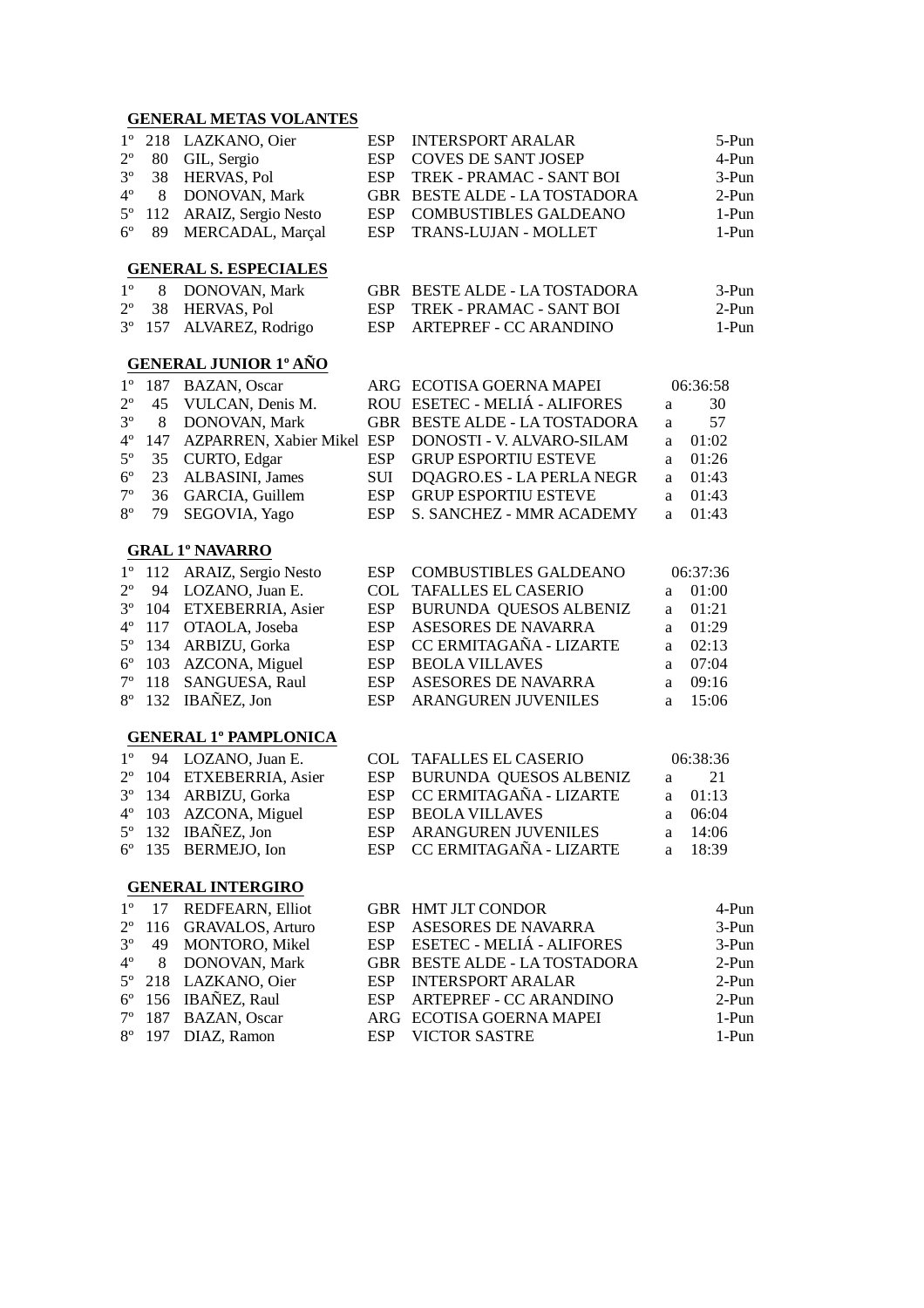#### **GENERAL EQUIPOS**

| $1^{\circ}$     | <b>HMT JLT CONDOR</b>           | <b>HMT</b> | <b>GBR</b> | 019:52:32 |   |       |
|-----------------|---------------------------------|------------|------------|-----------|---|-------|
| $2^{\circ}$     | <b>HUESCA LA MAGIA</b>          | <b>HUE</b> | <b>ESP</b> | 019:55:21 | a | 02:49 |
| $3^{\circ}$     | ASESORES DE NAVARRA             | ASE        | <b>ESP</b> | 019:55:21 | a | 02:49 |
| $4^{\circ}$     | <b>TRANS-LUJAN - MOLLET</b>     | <b>MOL</b> | <b>ESP</b> | 019:56:10 | a | 03:38 |
| $5^{\circ}$     | TREK - PRAMAC - SANT BOI        | <b>TRE</b> | <b>ESP</b> | 019:56:23 | a | 03:51 |
| $6^{\circ}$     | <b>VICTOR SASTRE</b>            | <b>FVS</b> | <b>ESP</b> | 019:56:42 | a | 04:10 |
| $7^{\circ}$     | <b>GRUP ESPORTIU ESTEVE</b>     | EST        | <b>ESP</b> | 019:57:06 | a | 04:34 |
| $8^{\circ}$     | <b>S. SANCHEZ - MMR ACADEMY</b> | <b>SSA</b> | <b>ESP</b> | 019:59:03 | a | 06:31 |
| $9^{\circ}$     | AVIRON BAYONNAIS                | <b>AVI</b> | <b>FRA</b> | 020:01:23 | a | 08:51 |
| 10 <sup>o</sup> | ESETEC - MELIÁ - ALIFORES       | <b>ESE</b> | <b>ESP</b> | 020:02:56 | a | 10:24 |
| $11^{\circ}$    | <b>ARTEPREF - CC ARANDINO</b>   | <b>ART</b> | <b>ESP</b> | 020:04:00 | a | 11:28 |
| $12^{\circ}$    | ORIAKO LIMOUSIN                 | <b>ORI</b> | <b>ESP</b> | 020:04:35 | a | 12:03 |
| $13^{\circ}$    | DONOSTI - V. ALVARO-SILAM       | <b>DON</b> | <b>ESP</b> | 020:08:04 | a | 15:32 |
| $14^{\circ}$    | <b>CULTURE VELO - LECLERC</b>   | <b>CUL</b> | <b>FRA</b> | 020:11:51 | a | 19:19 |
| $15^{\circ}$    | DQAGRO.ES - LA PERLA NEGR       | DOA        | <b>ESP</b> | 020:14:33 | a | 22:01 |
| $16^{\circ}$    | LAGUNTASUNA - AUGAR             | LAG        | <b>ESP</b> | 020:24:10 | a | 31:38 |

#### **ORDEN DE COCHES**

| $1^{\circ}$  | <b>HMT JLT CONDOR</b>            | <b>HMT</b> | <b>GBR</b> |
|--------------|----------------------------------|------------|------------|
| $2^{\circ}$  | <b>ECOTISA GOERNA MAPEI</b>      | ECO.       | <b>ESP</b> |
| $3^{\circ}$  | <b>ASESORES DE NAVARRA</b>       | <b>ASE</b> | <b>ESP</b> |
| $4^{\circ}$  | ESETEC - MELIÁ - ALIFORES        | ESE        | <b>ESP</b> |
| $5^{\circ}$  | <b>COVES DE SANT JOSEP</b>       | COV        | <b>ESP</b> |
| $6^{\circ}$  | <b>COMBUSTIBLES GALDEANO</b>     | <b>GAL</b> | <b>ESP</b> |
| $7^{\circ}$  | ORIAKO LIMOUSIN                  | ORI        | <b>ESP</b> |
| $8^{\rm o}$  | <b>BESTE ALDE - LA TOSTADORA</b> | <b>BES</b> | <b>ESP</b> |
| $9^{\circ}$  | DONOSTI - V. ALVARO-SILAM        | DON.       | <b>ESP</b> |
| $10^{\circ}$ | <b>HUESCA LA MAGIA</b>           | <b>HUE</b> | <b>ESP</b> |
| $11^{\circ}$ | <b>TRANS-LUJAN - MOLLET</b>      | MOL        | <b>ESP</b> |
| $12^{\circ}$ | <b>GRUP ESPORTIU ESTEVE</b>      | EST        | <b>ESP</b> |
| $13^{\circ}$ | <b>AMPO</b>                      | AMP        | <b>ESP</b> |
| $14^{\circ}$ | <b>ARTEPREF - CC ARANDINO</b>    | ART        | <b>ESP</b> |
| $15^{\circ}$ | <b>VICTOR SASTRE</b>             | <b>FVS</b> | <b>ESP</b> |
| $16^{\circ}$ | ALOÑA MENDI - ULMA               | <b>ALO</b> | <b>ESP</b> |
| $17^{\circ}$ | <b>TAFALLES EL CASERIO</b>       | TAF        | <b>ESP</b> |
| $18^{\circ}$ | DQAGRO.ES - LA PERLA NEGR        | DQA        | <b>ESP</b> |
| $19^{\circ}$ | <b>S. SANCHEZ - MMR ACADEMY</b>  | <b>SSA</b> | <b>ESP</b> |
| $20^{\circ}$ | <b>CULTURE VELO - LECLERC</b>    | <b>CUL</b> | <b>FRA</b> |
| $21^{\circ}$ | <b>BURUNDA QUESOS ALBENIZ</b>    | <b>BUR</b> | <b>ESP</b> |
| $22^{\circ}$ | <b>AVIRON BAYONNAIS</b>          | <b>AVI</b> | <b>FRA</b> |
| $23^{\circ}$ | TREK - PRAMAC - SANT BOI         | TRE        | <b>ESP</b> |
| $24^{\circ}$ | CC ERMITAGAÑA - LIZARTE          | <b>ERM</b> | <b>ESP</b> |
| $25^{\circ}$ | <b>INTERSPORT ARALAR</b>         | <b>IAR</b> | <b>ESP</b> |
| $26^{\circ}$ | LAGUNTASUNA - AUGAR              | LAG        | <b>ESP</b> |
| $27^{\circ}$ | <b>SASOIAN - GAN</b>             | SAS.       | <b>ESP</b> |
| $28^{\circ}$ | ARABARRAK                        | ARA        | <b>ESP</b> |
| $29^{\circ}$ | <b>BEOLA VILLAVES</b>            | BEO.       | <b>ESP</b> |
| $30^{\circ}$ | <b>ARANGUREN JUVENILES</b>       | ARJ        | <b>ESP</b> |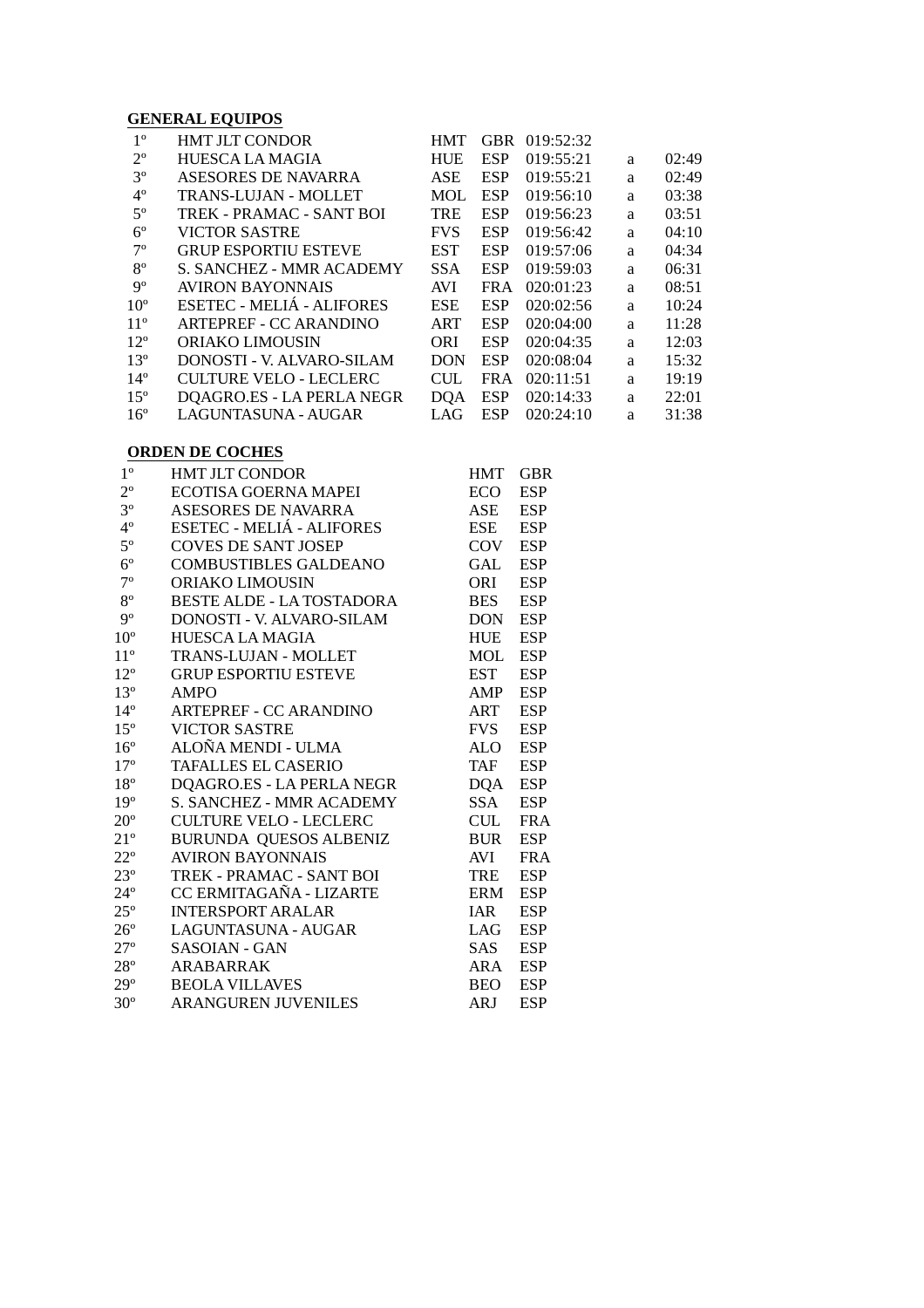## **PORTADORES DE MAILLOTS**

| - Clasificación         |  |  |
|-------------------------|--|--|
| G.INDIVIDUAL/           |  |  |
| <b>G.REGULARIDAD</b>    |  |  |
| <b>G.MONTAÑA</b>        |  |  |
| <b>G.METAS VOLANTES</b> |  |  |
| G.1° NAVARRO/           |  |  |
| G.S. ESPECIALES/        |  |  |
| G.JUNIOR 1º AÑO/        |  |  |
| G.INTERGIRO/            |  |  |
| G.1º PAMPLONICA/        |  |  |

| Clasificación           | Dor. | Equ     | Nombre                  |
|-------------------------|------|---------|-------------------------|
| G.INDIVIDUAL/           |      |         | 18 HMT WILLIAMSON, Max  |
| G.REGULARIDAD           |      | 186 ECO | CASTEL, German          |
| G.MONTAÑA               |      |         | 17 HMT REDFEARN, Elliot |
| <b>G.METAS VOLANTES</b> |      | 218 IAR | LAZKANO, Oier           |
| G.1º NAVARRO/           |      | 112 GAL | ARAIZ, Sergio Nesto     |
| <b>G.S. ESPECIALES/</b> | 8    | BES     | DONOVAN, Mark           |
| G.JUNIOR 1º AÑO/        |      | 187 ECO | <b>BAZAN, Oscar</b>     |
| G.INTERGIRO/            |      | 116 ASE | <b>GRAVALOS, Arturo</b> |
| G.1° PAMPLONICA/        | 94   | TAF     | LOZANO, Juan E.         |
|                         |      |         |                         |